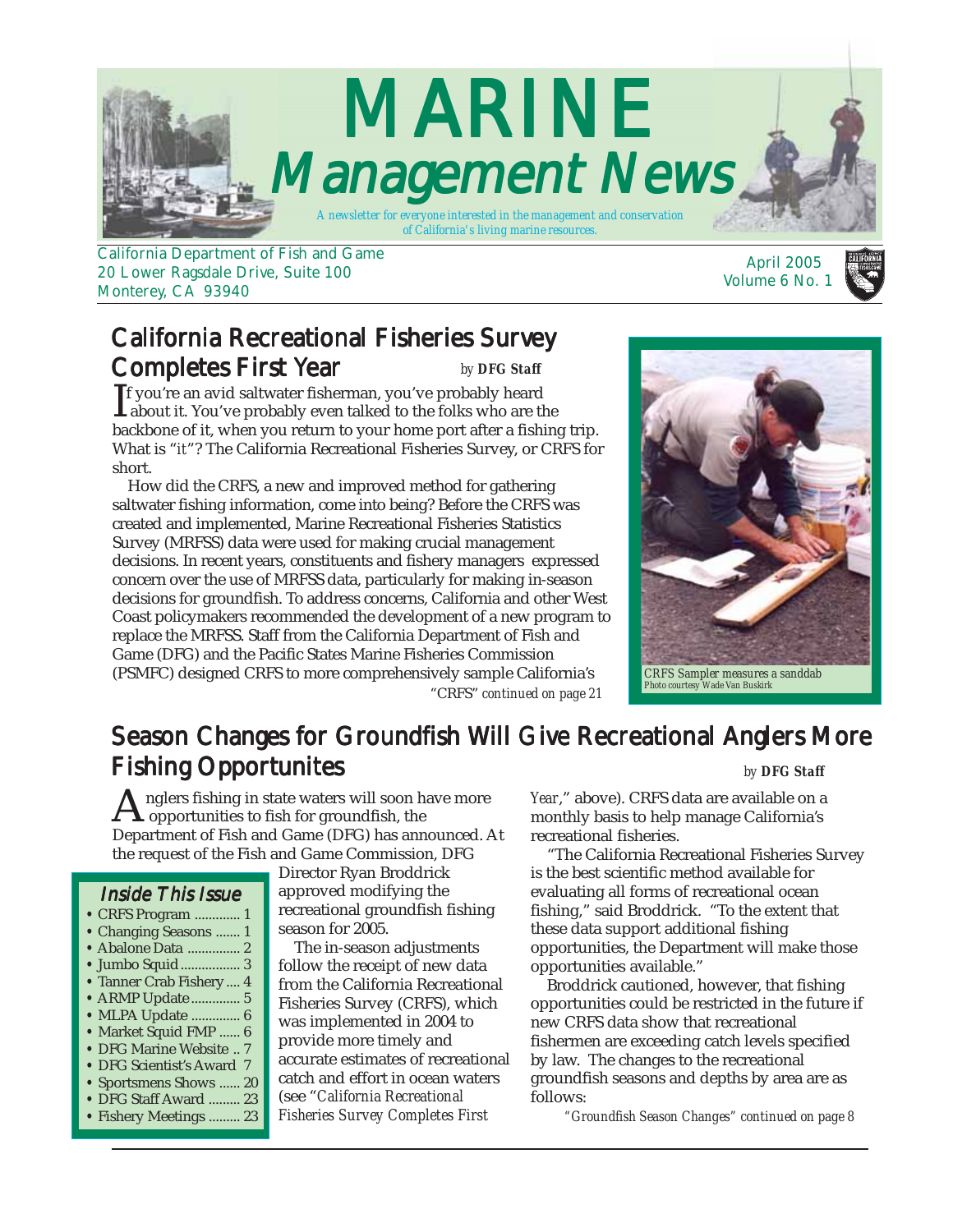# <span id="page-1-0"></span>Abalone Permit Report Card Data Provide Valuable Insights

*DFG reminds abalone fishermen that returning punch cards helps to maintain a healthy fishery*

#### *by Jerry Kashiwada, Marine Biologist*

 $\mathbf{A}$  balone permit report cards, commonly known<br>
whenever shalone is taken. The sends were whenever abalone is taken. The cards were implemented in 2000 to provide information about the number, time, date, and location of abalone taken by fishermen. The California Department of Fish and Game (DFG) uses data from abalone punch cards to estimate of the number of abalone caught each year. A subset of the cards is entered into a database for analysis after the cards are returned at the end of the season. Although the returned cards provide a valuable estimate of the number of abalone caught, the relatively low rate of returns, which has varied from 18 to 43 percent annually, could cause inaccuracies in catch estimates.

 The main difficulty is determining whether different catch rates exist for fishermen who return cards and fishermen who do not. To study the fishing patterns of people who do not return their cards, DFG altered its telephone surveys to only use names drawn from the database of abalone card purchasers.



 As expected, few people actually reached the annual limit of 24 abalone per year. Although the estimates for abalone catch are relatively small compared to the annual limit, these estimates are in the range biologists were expecting with the reductions in bag and annual limits in 2002.

 For both 2002 and 2003, the estimated annual catch was 264,000 abalone. This estimate is much lower than in previous years, primarily as a result of recent changes in bag limits and annual limits. Data from the abalone permit report cards and

*2003 abalone punch card*

targeted surveys have also improved both the amount and the accuracy of data available to DFG biologists, which translates into more accurate annual estimates.

According to telephone survey data, the six sites

| Percentage of punch card holders with zero catch and zero effort, for the card-return group and<br>non-return group |                                                                   |                          |                      |                          |
|---------------------------------------------------------------------------------------------------------------------|-------------------------------------------------------------------|--------------------------|----------------------|--------------------------|
|                                                                                                                     | <b>Percent With Zero Catch</b><br><b>Percent With Zero Effort</b> |                          |                      |                          |
| Year                                                                                                                | <b>Card Returned</b>                                              | <b>Card Not Returned</b> | <b>Card Returned</b> | <b>Card Not Returned</b> |
| 2002                                                                                                                |                                                                   | 8.5                      | 4.5                  | 17.6                     |
| 2003                                                                                                                | 2.4                                                               | 10.6                     | 5.8                  | 17.8                     |

with the highest abalone catch were Fort Ross State Marine Conservation Area/Reef Campground (these two sites were combined due to close proximity), Van Damme State Marine

This systematic draw insures the sub-sample is representative of the whole database. Analysis of data from survey questions can determine whether the card-return group has different catch rates from the non-return group, and allows biologists to adjust estimates to account for the differences.

 DFG and its contractors have conducted telephone surveys of abalone permit report card purchasers since the spring of 2003. These surveys show about 17 percent of the non-return group did not even try to catch abalone. For the card-return group, the percentage was much lower (less than 6 percent). A similar but less dramatic trend was seen for people who actually tried but were not successful in catching abalone.

 The average catch per season for fishermen who tried to catch abalone was around nine abalone. People who returned cards averaged about eleven abalone, while people who did not return their cards averaged between seven and eight abalone.

Conservation Area, Sea Ranch, Salt Point State Marine Conservation Area, Albion Head, and the Mendocino Headlands. Data indicate that the Fort Ross State Marine Conservation Area/Reef Campground site consistently produced the most abalone.

 During telephone surveys, people were asked whether they used diver fins and boats to take abalone. Both questions address possible reductions in abalone abundance as indicated by the equipment fishermen use. People generally use the least amount of equipment they feel is necessary for *"*Abalone Data*[" continued on page 8](#page-7-0)*

| Average abalone catches for 2002 and 2003 |                  |                             |                                     |  |  |  |
|-------------------------------------------|------------------|-----------------------------|-------------------------------------|--|--|--|
| Year                                      | Card<br>Returned | <b>Card Not</b><br>Returned | <b>All Cards</b><br><b>Combined</b> |  |  |  |
| 2002                                      |                  | 7.71                        | 9.5                                 |  |  |  |
| 2003                                      | 10.6             | 7.4                         | 89                                  |  |  |  |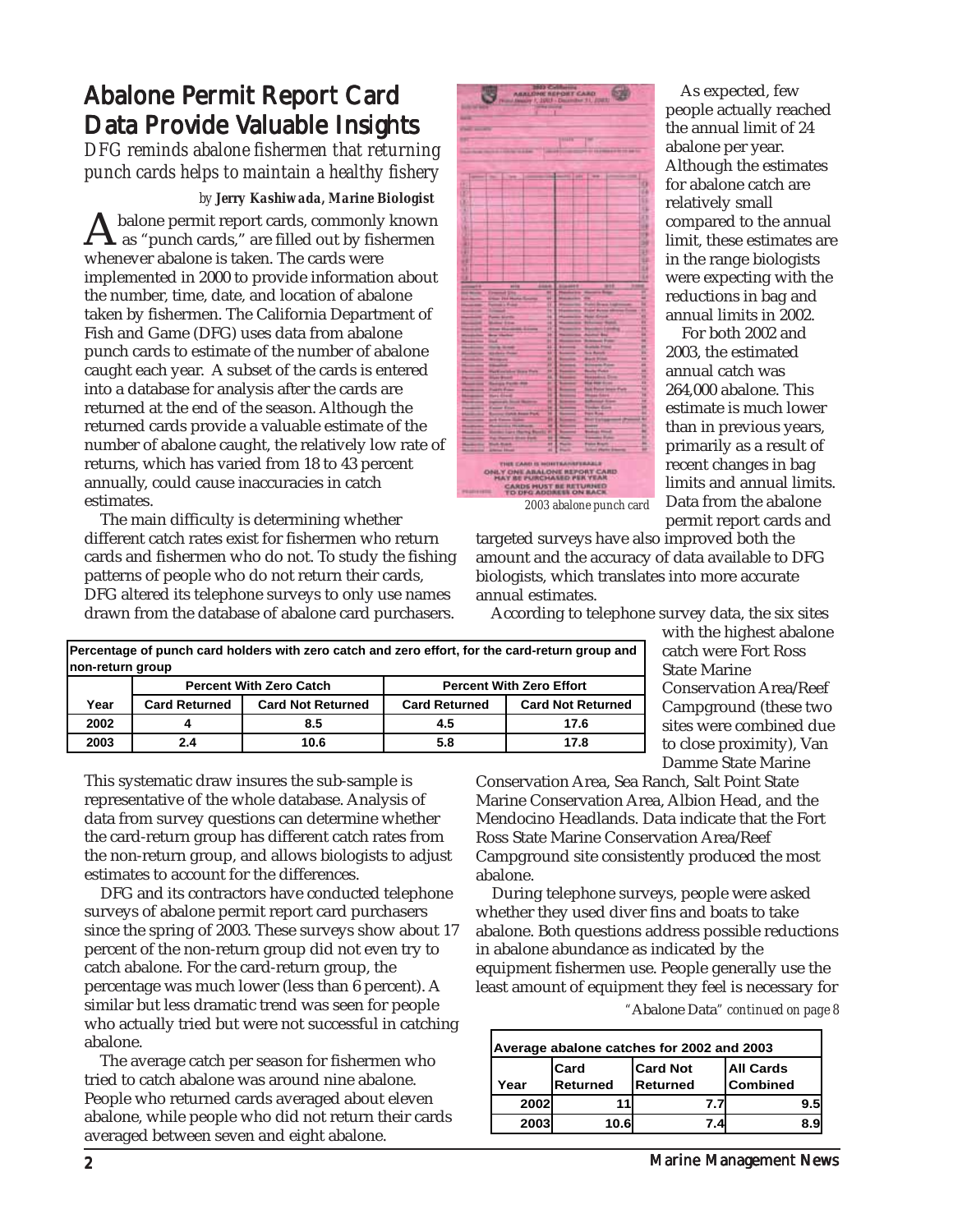# <span id="page-2-0"></span>Invasion of the Jumbo Squid!

*by Travis Tanaka, Marine Biologist An unusual creature from the south invades California waters*

This winter, many California anglers have been<br>catching something that resembles a sea monster<br>but is actually great table fand the jumba squid but is actually great table fare: the jumbo squid, often incorrectly referred to as the "giant" squid. Anglers from San Diego to Eureka have been catching these large brown "squirts" for the last two months. Harvest of these unique animals off California is uncommon, but in some years they can be present throughout state ocean waters.

 The natural range of jumbo squid, also known as the Humboldt squid, stretches from Tierra del Fuego, at the southern tip of South America, to Southern California, primarily in the mid-to-eastern portion of the Pacific Ocean. The bulk of the population appears to reside off Central America. During extreme warm water years they have been sighted as far north as the Gulf of Alaska. Their estimated depth range is from the surface to over 1,600 feet.

 This is a large, fast growing, predatory species. Its maximum reported total length is 13 feet (including the tentacles) with an estimated lifespan of 1 to 2 years. With such a rapid growth rate, its metabolism is extremely fast. Jumbo squid are constantly in search of food. They will eat crustaceans, sardines,

> **DFG Answers the Age-Old Question:** ...Is It Edible?



If taken care of on the boat and cleaned well at the dock, jumbo squid are great table fare. After removing the viscera, use a knife to remove the yellow inner membrane on the mantle. The angler must also peel off the thick outer membrane as well. Some people pound their squid steaks to tenderize them, and soak them in milk or a treatment of their choice to remove some of the uric acid and other metabolites that can occur in the flesh. Pat dry and cook as desired.

mackerel, other fishes, and even each other. Due to their large size, other animals such as toothed whales and large tunas readily feed upon jumbo squid. The stomachs of large dolphins and some whales have been found to contain jumbo squid beaks. The San Diego long-range sport fishing fleet often uses whole jumbo squid to entice yellowfin tuna, which can weigh over 200 pounds.

 The big question that everyone asks is "Why are they here?" There are no



*Carrie Wilson, a DFG marine biologist, hoists her catch aloft: a jumbo squid caught off Half Moon Bay. Photo courtesy C. Wilson*

definitive answers; however, the squid's appearance may be connected to an influx of warm ocean waters. Currently off the Monterey coast, the sea surface temperature is 2 to 2½ degrees above normal for this time of year.

 Jumbo squid are being caught with regularity by sport anglers up and down the coast this year. Anglers fishing the local banks and high spots near San Diego and the Cordell Bank near Bodega Bay are hooking jumbo squid on every trip. Boats from Monterey are targeting the Monterey and Carmel submarine canyons, where warm water meets cool,

nutrient-laden upwelled water. Jumbo squid seek out food sources trapped between these two water masses, as do many other predators.

 With many of California's recreational fisheries currently closed, the appearance of jumbo squid is a welcome surprise. Sport landings from San Diego to Bodega Bay have been scheduling numerous trips every week, and most meet with great fishing success. Anglers have been averaging five to 15 squid per person. Many private *"Jumbo Squid" [continued on page 22](#page-21-0)*



*A jumbo squid is brought aboard the F/V* Hulicat. *Photo by C. Wilson*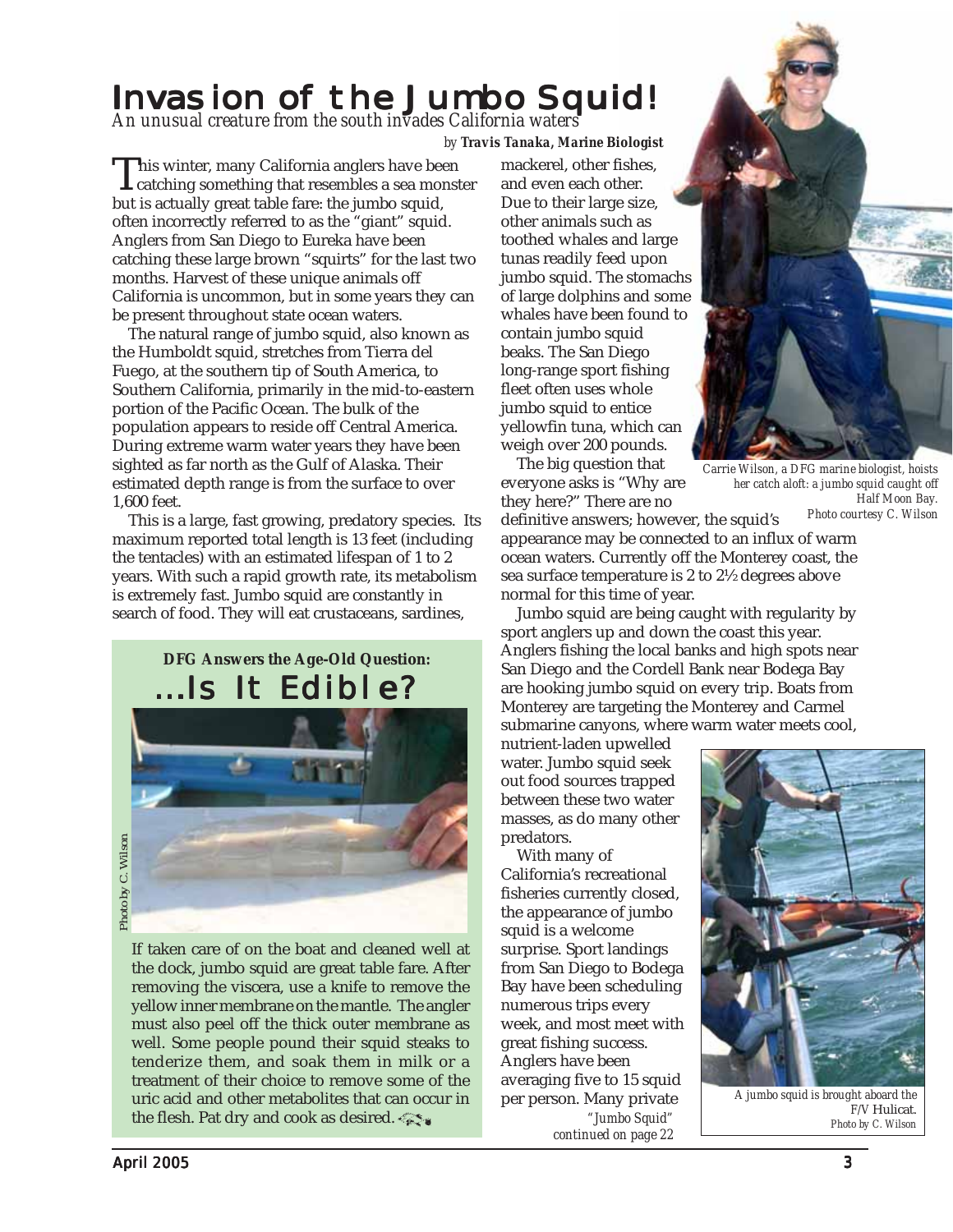# <span id="page-3-0"></span>Birth of a Fishery

# *A grooved Tanner crab fishery A grooved Tanner crab fishery emerges off northern California emerges off northern California*

*and Mary Patyten, Research Writer and Mary Patyten, Research Writer by Peter Kalvass, Senior Marine Biologist Associate Marine Biologist*

O**ver the past few years, a leggy crab** living off the California coast known as the grooved Tanner crab (*Chionoecetes tanneri*) has been receiving a bit more attention than usual. Under the authority of an experimental permit, fishermen have been landing the crab while Department of Fish and Game (DFG) biologists evaluate the fishery. After analyzing two years' worth of landings and other scientific data, the DFG and the California Fish and Game Commission (Commission) are on the brink of permitting a new fishery for grooved Tanner crab off the California coast.

 These spidery-looking, deep-sea crabs are cousin to our southern California sheep crab, and relatives of the more gastronomically desirable Alaskan snow crab and true Tanner crab. The grooved Tanner crab, or "tanneri", is the only member of the genus whose range extends south to California. Tanneri can be found from the Pribilof Islands in Alaska to the California-Mexico border, on soft sea floor at depths of up to 5,400 feet.

 Although the life span for tanneri is not currently known, other species of Tanner crab live for an estimated 15 to 19 years, with an accompanying low natural mortality rate as adults. By comparison, Dungeness crab live for a maximum of six to eight years. Most female tanneri reach maturity in their fifth year, at about 3  $^{1}\!/_{3}$  inches in carapace (shell) width; males are thought to mature in their sixth year at about 4½ inches carapace width.

*Dome-type crab traps on deck during the experimental tanneri fishery*

*photo by Isaac Standen*

#### **Fishery Beginnings**

 Local interest in tanneri emerged in 1997 when a crabber based in Seattle began exploring the potential for a fishery off Eureka and Crescent City, with assistance from a DFG biologist. The first experimental permit to trap tanneri off California was issued in 2001. Although the permit was renewed each year for four consecutive years (the limit prescribed by Fish and Game Code), it was only fished in 2003 and 2004.

 The permit limited fishing activities such as the number of traps fished, the depth at which traps could be fished, and the size and sex of crabs that could be taken. Fishermen were also required to take an observer on fishing trips. Although other individuals and companies approached the Commission to obtain permits to fish for tanneri, these were denied pending the outcome of the fishery's experimental phase.

 Fishermen landed approximately 212,000 pounds of tanneri in 2003 and nearly 461,000 pounds in 2004, all from northern California waters. Landings fetched from \$1.05 to \$1.50 per pound in 2004, with most of the crab ending up in the export market or on casino buffet tables.

#### **Biomass, Harvest Limits, and Fishery Concerns**

 The DFG analyzed information from a number of state and federal fishery management agencies to

*"*Tanneri*[" continued on page 5](#page-4-0)*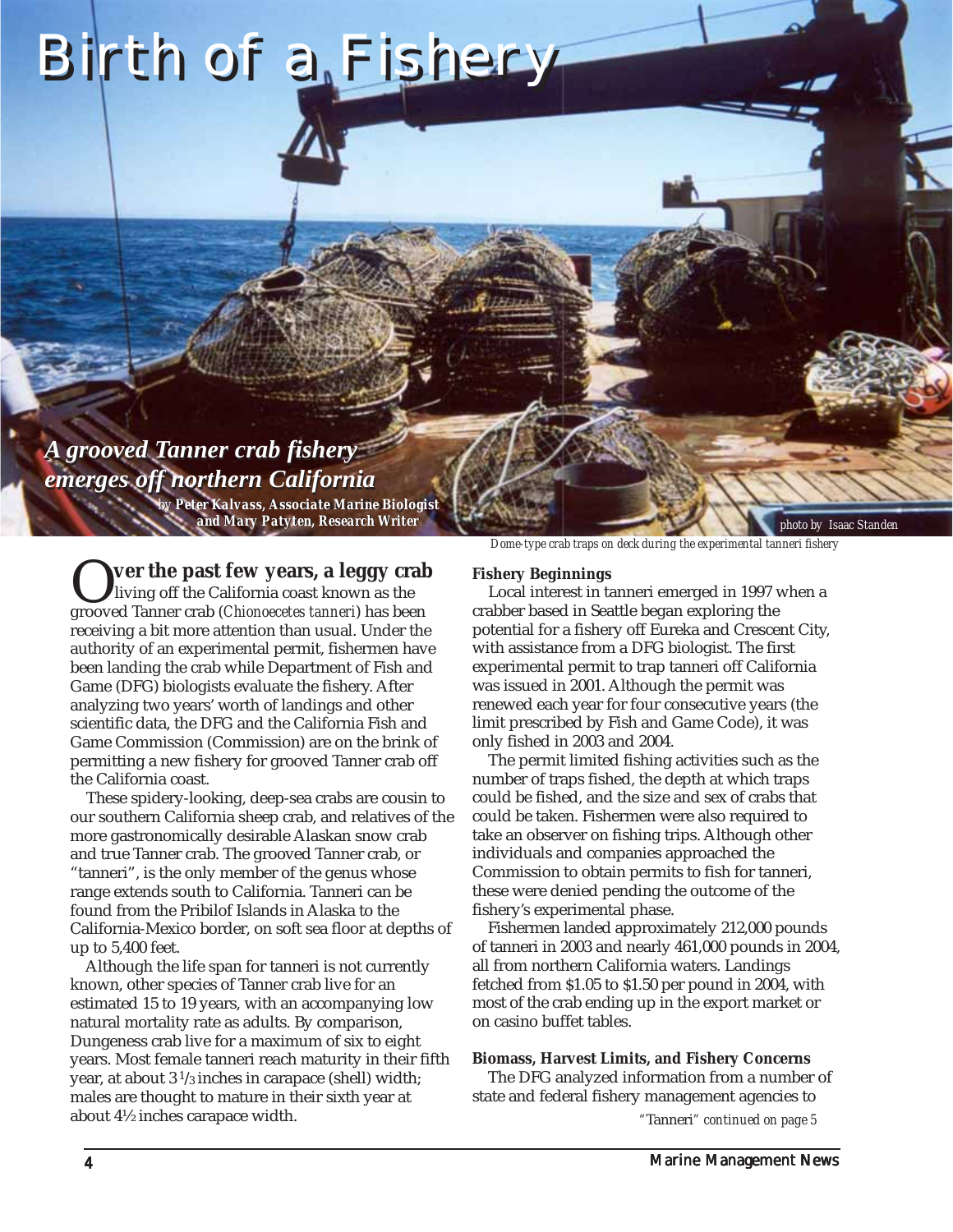#### <span id="page-4-0"></span>*"Tanneri" continued from page 4*

determine the status of tanneri populations. The tanneri population off California averaged an estimated 48 million pounds between 1998 and 2003, including about 18 million pounds of harvestable male crabs. Analyses indicate that tanneri could sustain only a low harvest rate; therefore, the DFG has recommended an annual catch limited to about 15 percent, or 2.8 million pounds, of male crabs measuring 5 inches or greater in carapace width.

 Tanner crabs are not as robust as king crabs or crabs of the genus *Cancer* (such

as Dungeness crabs), and succumb to handling mortality more frequently than those hardier species. Studies show that from 4 to 20 percent of snow crabs die as a result of handling and discard (known as 'deadloss'). In 2003, deadloss accounted for a little over 10 percent of the catch in the experimental tanneri fishery. Deadloss dropped to about 6 percent in 2004.

 Because tanneri live very deep on the soft sea floor where not many other fished species live, bycatch of non-targeted species was minimal during the experimental tanneri fishery. Only 309 pounds of sablefish were landed in 2003 as bycatch, and the fish were kept and sold according to the terms of the experimental permit.

 California trawlers take tanneri incidentally in the slope bottomfish fishery. Bycatch has been estimated at about three-quarters of a million pounds annually. This is a significant catch, and indicates that about 1½ percent of the population is already being fished and discarded, with a very low survival rate.

#### **Proposed Management Elements**

 After analyzing fishery data, reviewing other emerging tanneri fisheries in Alaska and British Columbia, and determining that the experimental

#### **Proposed Management Elements for a Grooved Tanner Crab Fishery**

- Annual harvest limit
- Observer requirement
- Trap logbook
- Vessel-based permit requirement
- Minimum fishing depth
- Trap limit
- Male crabs only, with 5-inch minimum size limit



tanneri fishery met the definition of an emerging fishery under the terms of California's Marine Life Management Act, the DFG presented tanneri fishery management recommendations to the Commission in February, 2005. The next step will be for the DFG to refine the tanneri regulatory package and bring it before the Commission again at the May 2005 meeting, thus beginning the process of adopting regulations for the new fishery.

# **Abalone Recovery and** Management Plan Slated for Adoption in May 2005

The Abalone Recovery and Management Plan (ARMP) is nearing completion. The Department of Fish and Game (DFG) is now finalizing the plan for adoption at the May 2005 Fish and Game Commission meeting.

 In preparing the ARMP for adoption, DFG has revised the document based on public comment received during 2004. Currently the document is undergoing final editing to make sure the Commission is given a clean, concise and error-free version of the plan. The final document will be available for viewing once

it is sent to the Commission. The ARMP will be posted on the Marine Region Web site (**www.dfg. [ca.gov/mrd/armp/](www.dfg.ca.gov/mrd/armp/index.html) index. html**), and hard copies will be available at all Marine Region offices and regional headquarters.

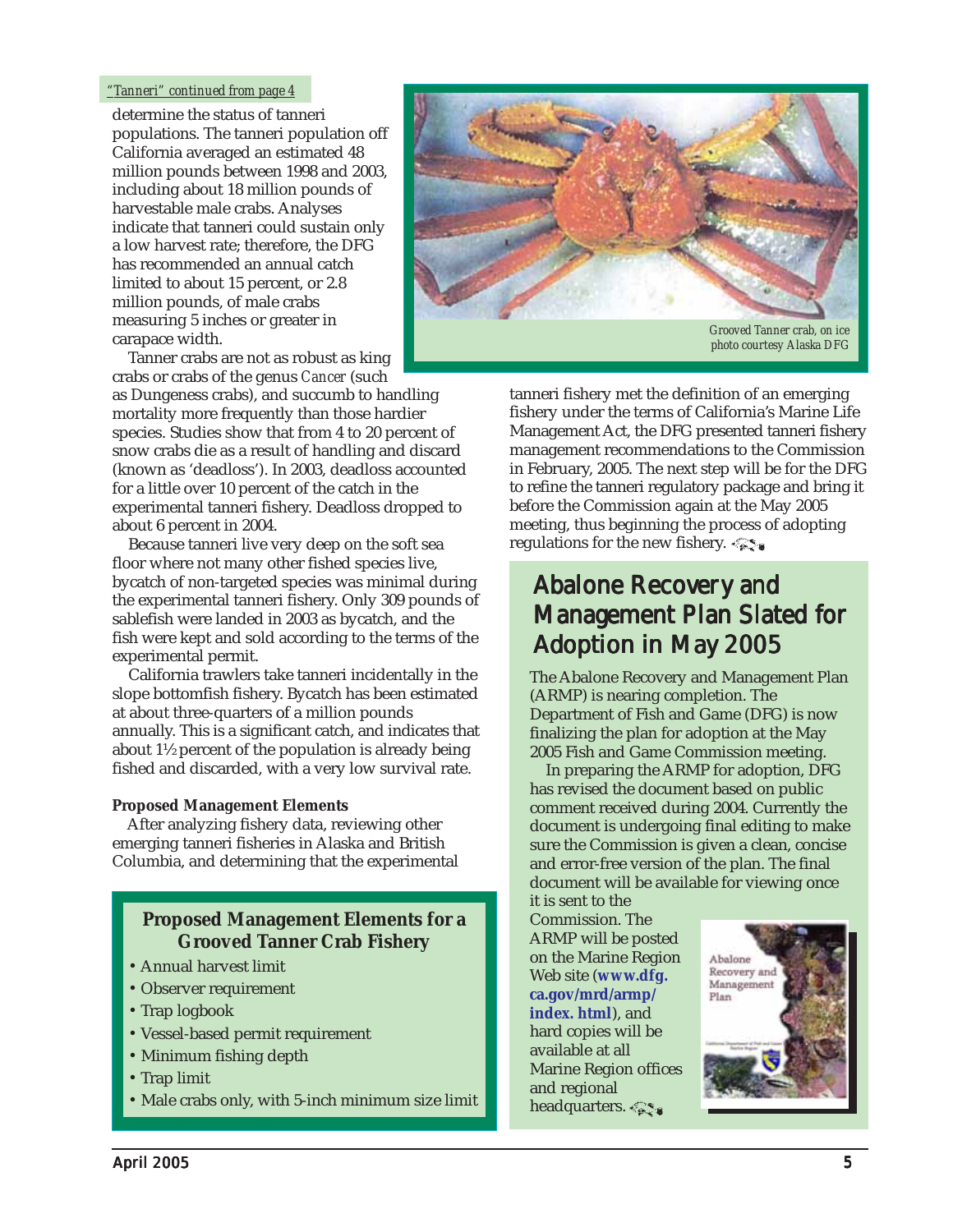<span id="page-5-0"></span>

# **Marine Life Protection Act Initiative Making Progress**

*by MLPA Initiative Staff*

The California Resources Agency and Department<br>
of Fish and Game have partnered with the<br>
Resources Legeau Eural Equipolities and others in a Resources Legacy Fund Foundation and others in a new initiative to implement the Marine Life Protection Act (MLPA). The MLPA directs the state to re-examine and redesign California's system of marine protected areas to increase its cohesiveness and effectiveness to, among other things, protect marine life, habitats, and natural heritage, as well as improve recreational, educational and marine research opportunities. Marine protected areas include state marine reserves, state marine parks and state marine conservation areas.

 A public-private partnership, the MLPA Initiative is developing recommendations for implementing the MLPA through a Blue Ribbon Task Force chaired by the Honorable Phil Isenberg, a former assemblymember and mayor of Sacramento. The task force is guided by the advice of scientists, resource managers, experts, stakeholders and members of the public through a variety of methods, including a Master Plan Science Advisory Team, a Statewide Interests Group, stakeholder and expert panels during meetings of the task force, and public comments on documents as they are being drafted.

 The initiative includes a high degree of involvement and input from a wide range of stakeholders, from ports, harbors and conservation organizations to divers and commercial fishermen. These interests and others are part of an open, transparent process that began last fall and will conclude at the end of 2006. Please visit **<www.dfg.ca.gov/mrd/mlpa>** for more information.

**Since the tide is right...**



*<www.dfg.ca.gov/mrd>* **Try surfing the Marine Region Web site!** 

### Market Squid FMP **Regulations Now In Effect**

*by Dale Sweetnam, Senior Marine Biologist*

Last year, the Fish and Game Commission<br>(Commission) adopted the Department of Fish and Game's (DFG) Market Squid Fishery Management Plan (MSFMP), along with a regulations package and the supporting environmental documentation. The new fishery regulations went into effect on March 28, 2005.

 The MSFMP creates a management program for California's market squid resource, which will:

• Establish fishery control rules, including a seasonal catch limit to prevent the fishery from overexpanding; continue weekend closures, which provide for periods of uninterrupted spawning; continue gear regulations regarding light shields and wattage used to attract squid; and maintain monitoring programs designed to evaluate the impact of the fishery on the resource

• Create a restricted access program, including provisions for initial entry into the fleet, types of permits, permit fees, and permit transferability to produce a moderately productive and specialized fleet

• Establish a seabird closure that restricts the use of attracting lights for commercial purposes in the Gulf of the Farallones National Marine Sanctuary

 The regulations pertaining to the new program are available for review in the 2005 Digest of Commercial Fish Laws available at all DFG offices, and online at **www.dfg.ca.gov/licensing/ [commercial/CommercialDigest.htm](www.dfg.ca.gov/licensing/commercial/CommercialDigest.htm)**.

 Current squid permit holders will be notified of eligibility by the DFG. Applicants qualifying for non-transferable permits must submit an application along with the appropriate documentation to the DFG's License and Revenue Branch. For questions concerning the initial permit requirements, please contact Ms. Vandella Campbell of the DFG License and Revenue Branch, at 916-227-2281, or e-mail VCampbel@dfg.ca.gov.

 For more information on market squid, check out the Marine Region Web page at **www.dfg.ca.gov/ [mrd/marketsquid/index.html](www.dfg.ca.gov/mrd/marketsquid/index.html)**.

 $\leftarrow$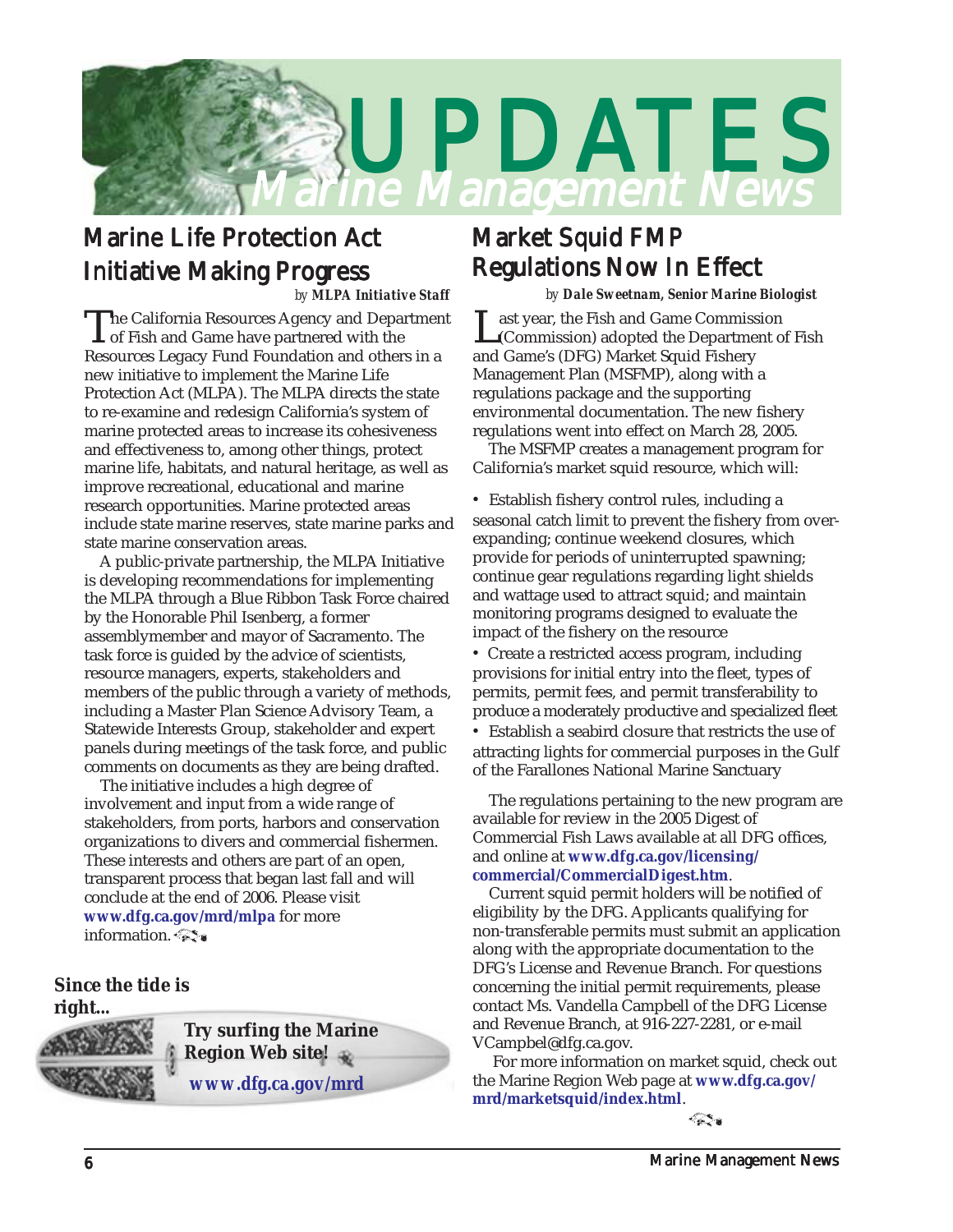# <span id="page-6-0"></span>**Get Hooked on the Marine Region Web Site!**

*by Aaron DelMonte, Assistant Information Systems Analyst and Marine Region Webmaster*

For the latest information on fishing regulations,<br>marine resources, and news affecting natural<br>magazines on our Colifornia sosatiing your first sta resources on our California coastline, your first stop should be the Department of Fish and Game Marine Region Web site, located at **<www.dfg.ca.gov/mrd>**. This comprehensive information source currently contains over 1,800 Web pages readily available to the public. If you are new to the Marine Region Web site, we invite you to see what a truly valuable resource we have created. For those of you who have already visited our Web site, be sure to check back regularly, since new features, updates, and press releases are added every week. Here are a few recent, noteworthy additions to our Web site:

#### **2005 Ocean Sport Fishing Regulations [www.dfg.ca.gov/mrd/sportfishing\\_regs2005.html](www.dfg.ca.gov/mrd/sportfishing_regs2005.html)**:

The complete online version of the annual ocean sport fishing regulations booklet is available on our Web site, in bookmarked PDF format. Additional resources on the page include links to in-season regulation changes, maps of Channel Islands Marine Protected Areas, images of selected fish, and measurement methods for finfish and invertebrates. You can even learn about the state record-holding fishermen featured on the booklet cover.

#### **Marine Life Protection Act (MLPA) Initiative**

**<www.dfg.ca.gov/mrd/mlpa>**: This partnership between government agencies and private entities is striving to achieve the original MLPA goals. The 1999 MLPA directed the State to design and manage a network of marine protected areas in order to, among other things, protect marine life and habitats, marine ecosystems, and marine natural heritage, as well as improve recreational, educational and study opportunities provided by marine ecosystems. This Web site, which has been updated substantially within the past few weeks, contains up-to-date information about this endeavor.

#### **[2005 Ocean Salmon Seasons www.dfg.ca.gov/mrd/](www.dfg.ca.gov/mrd/oceansalmon.html)**

*"*Web Site Update*[" continued on page 22](#page-21-0)* **oceansalmon.html**: Going salmon fishing? As of April 2, the recreational salmon season is open all along the California coast. Be sure to check our Ocean Salmon Seasons page for the latest information on season dates and regulations throughout the state. At the bottom of the page, you will find some recent additions, including the 2004 Salmon Fishery Review and 2005 pre-season reports.

# DFG Marine Region Scientist Wins Prestigious Award *by DFG Staff*



*DFG's Tom Barnes DFG file photo*

For the second time in ten years, Department of Fish and Game (DFG) Senior Biologist Tom Barnes was a member of a research team receiving the Best Publication of the Year Award from the *Fishery Bulletin of the United States*. The *Fishery Bulletin* is an internationally-respected scientific journal published quarterly by NOAA Fisheries, a

part of the U.S. Department of Commerce. For 2003, the winning paper was entitled "Biology and Population Dynamics of Cowcod (*Sebastes levi*s) in the Southern California Bight," by John Butler, Larry Jacobson, Tom Barnes and Geoff Moser. Back in 1994, Tom was a member of another research team that received the same award from NOAA Fisheries for a paper entitled "A Biomass-based Assessment Model for Northern Anchovy, *Engraulis mordax."*

 In both of these cases, a key ingredient was underlying research based on collaborative work between the DFG and NOAA Fisheries. It is this kind of partnership that can take advantage of different but complimentary skills and resources to achieve outstanding results. Encouraged by this and other successes, the Marine Region has made it a point to actively seek out partnerships with academic institutions, local and federal agencies, and the public to maximize our effectiveness.

 When Department scientists like Tom Barnes gain recognition outside DFG, it underscores what we here in the Marine Region have known all along— that our dedicated, professional scientists contribute significantly to our understanding of California's precious ocean resources, which gives our managers the information they need to provide for sustainable use by the public while maintaining a healthy marine ecosystem.

**Log onto the Marine Region's Web site to find all the latest information on commercial and recreational fisheries. The Web site provides**

**an easy way to catch up on new regulations, groundbreaking research, and public meetings. Log on today and see what hooks your attention at [www.dfg.ca.gov/mrd!](www.dfg.ca.gov/mrd)**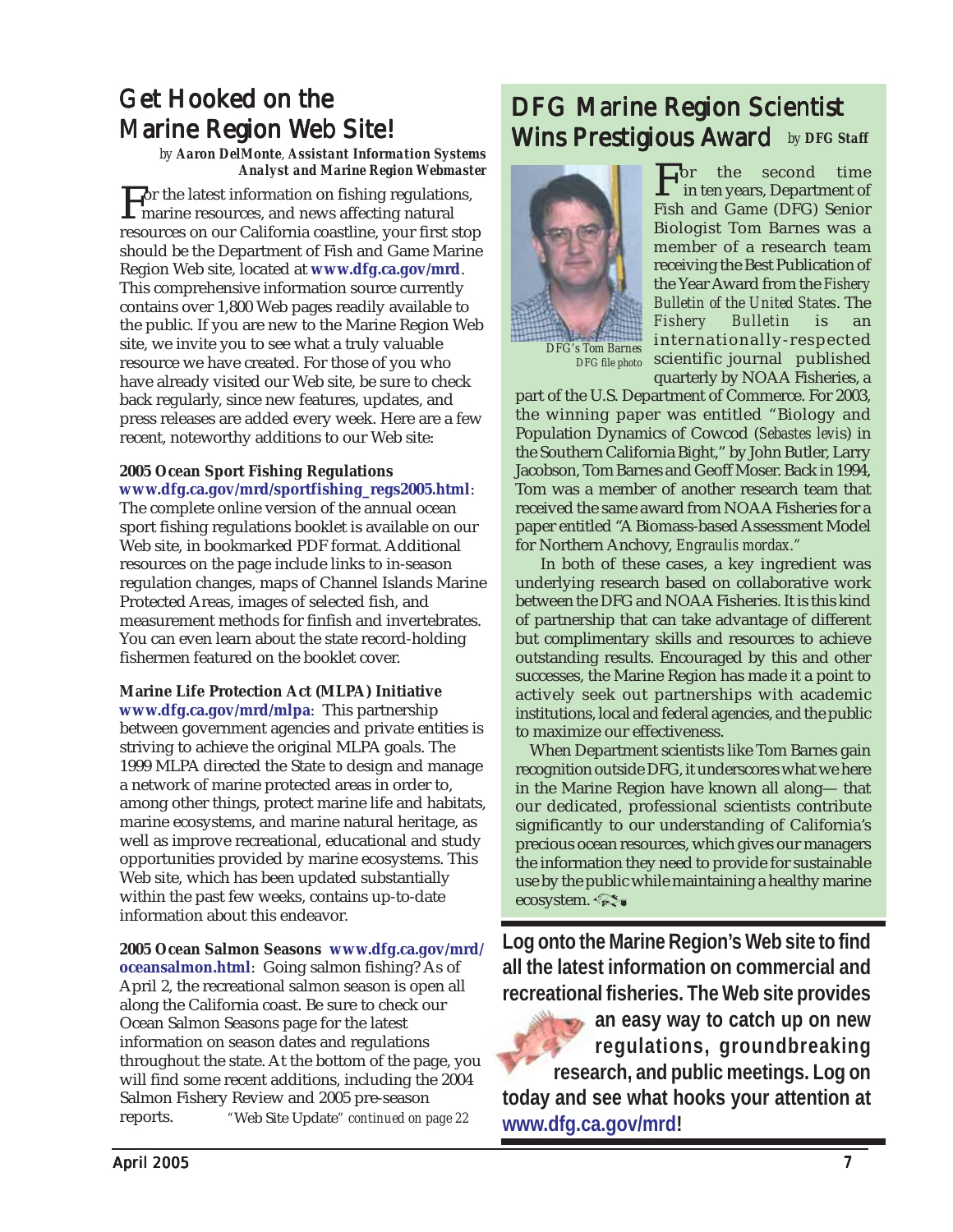#### <span id="page-7-0"></span>**Northern Management Area**

**(California/Oregon border to near Cape Mendocino)** Open May 1 through December from 0-180 feet (0-30 fathoms).

### **North-Central Management Area**

**(Near Cape Mendocino to Pigeon Point)**

 Open July 1 through December from 0-120 feet (0-20 fathoms).

#### **Monterey South-Central Management Area (Pigeon Point to near Lopez Point)**

 Open July 1 through December from 0-120 feet (0-20 fathoms).

#### **Morro Bay South-Central Management Area (near Lopez Point to Point Conception)**

Open May 1 through September from 0-240 fms (0-40 fathoms).

#### *"*Abalone Data*" continued from page 2*

a successful fishing trip. For example, if large abalone could be caught by walking in sneakers at low tide, most people would not be inclined to bother with wetsuits and boats to catch abalone. An increased use of fins and boats would indicate reduced abalone abundance in shallow water closest to access points.

 The use of fins distinguishes whether the person is a diver or a shore picker. Shore pickers generally catch abalone in water depths that are accessible by wading, while divers can access deeper water. The average size of abalone caught by divers is usually larger than that caught by shore pickers. Over time, an increase in the percentage of divers could indicate lower availability of abalone in the shallow waters accessible to shore pickers. Currently between 70 and 75 percent of those surveyed used fins.

 Similarly, the use of boats allows fishermen access to areas less impacted by fishing pressure.

**Due to State budget restraints, the** *Marine Management News* **will only be published electronically until further notice. Sign up for automatic, electronic notification of new issues at:**

#### *<www.dfg.ca.gov/mrd/subscribe.html>*

**Copies are available for viewing or printing from the Marine Region Web site:** *[www.dfg.ca.gov/mrd/index\\_newsletter.html](www.dfg.ca.gov/mrd/index_newsletter.html)*

#### **Southern Management Area (Point Conception to U.S.-Mexico border)** Open April 16 through December from 0-360 feet (0- 60 fathoms), except during September and October when fishing is restricted to 0-180 feet (0-30

fathoms).

See the tables and map on pages nine through 19 for summaries of the changes by management area. These adjustments apply only to state waters (0-3 nautical miles from shore) pending action by the Pacific Fishery Management Council, which is scheduled to decide on April 8 whether the adjustments will be extended into federal waters (3- 200 nautical miles from shore).

 Detailed tables summarizing the modified recreational groundfish fishing season are also available on the Marine Region's Web site, at **<www.dfg.ca.gov/mrd/bfregs2005.html>**.

**For automatic, electronic notification of in-season fishing regulation changes, sign up for the Marine Region mailing list at: <www.dfg.ca.gov/mrd/subscribe.html>**

Fishermen using boats generally catch larger abalone than shore-based fishermen. An increase in boat usage over time could indicate reduced abalone abundance closer to shore access points. Between 25 and 29 percent of fishermen use boats, but only 11 percent of those surveyed said they used boats all the time.

 While the main purpose of the telephone survey was to gather fishing information, the interviewers also asked questions concerning basic socio-economic characteristics of the fishery users. For example, an estimated 32,500 fishermen tried to catch abalone in 2003, spending an estimated \$8,500,000 on the northern California abalone fishery.

 However, each dollar directly spent on abalone fishing stimulates a trickle-down effect of additional spending as it enters local economies. When these additional expenditures are taken into account, the total economic impact of the abalone fishery for 2003 is estimated at \$12,095,000.

 For additional information on California's abalones and abalone fishery management, visit the DFG [Marine Region Web site at](www.dfg.ca.gov/mrd/abalone.html) **www.dfg.ca.gov/mrd/ abalone.html** and **[www.dfg.ca.gov/mrd/armp/](www.dfg.ca.gov/mrd/armp/index.html) index.html.**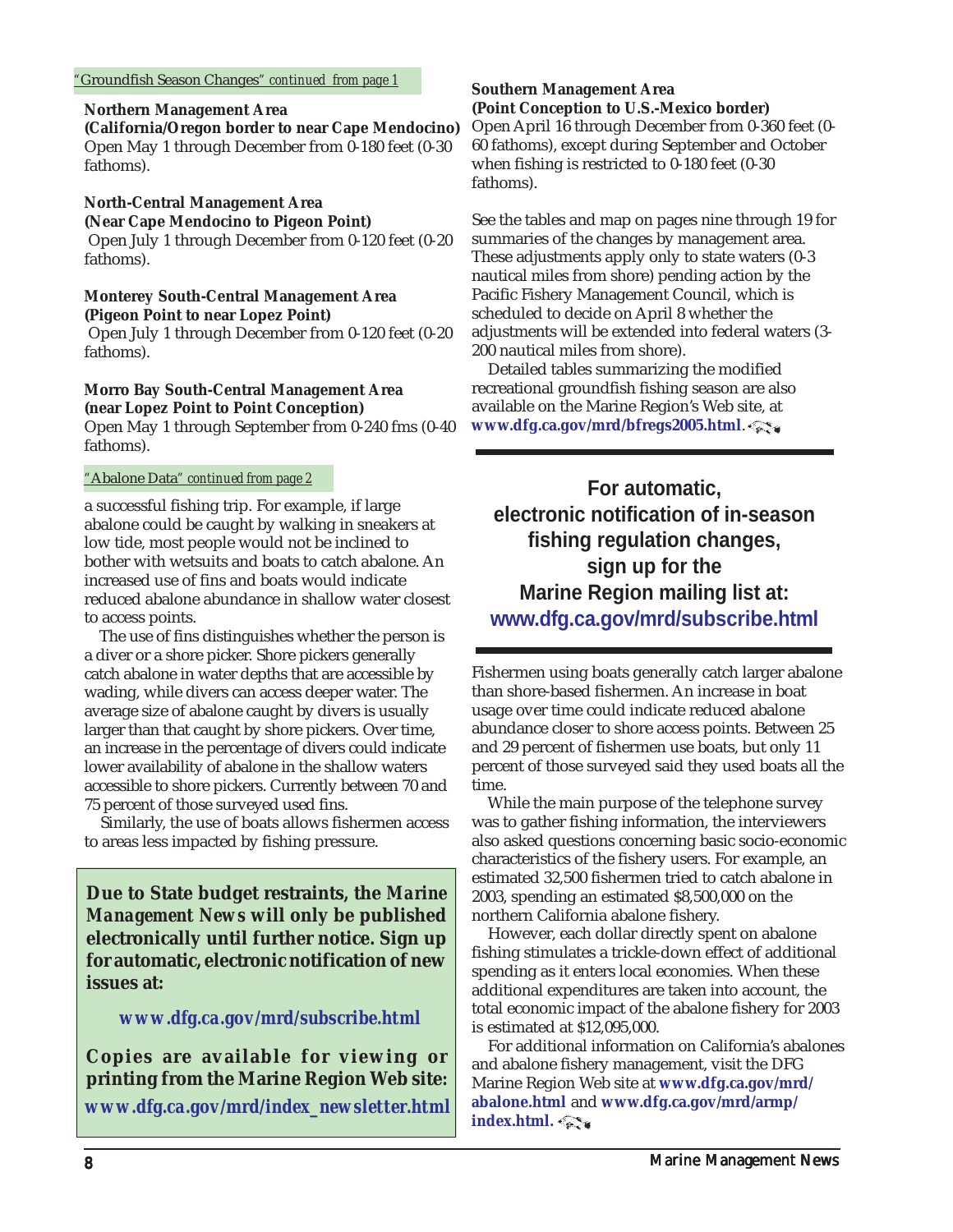

#### **Summary of Recreational Groundfish Regulations for 2005 Northern Management Area**



*Ocean waters between 42°00' N. latitude (CA-OR Border) and 40°10' N. latitude (near Cape Mendocino)* 

| <b>Species</b>                                                                                                           | Time Period <sup>2, 3</sup>                                                                                                                                              | Depth Limit <sup>2, 3, 4</sup>                                    | Daily Bag Limit <sup>2</sup>                                                                           | Min. Size Limit <sup>1, 2, 4</sup>            |
|--------------------------------------------------------------------------------------------------------------------------|--------------------------------------------------------------------------------------------------------------------------------------------------------------------------|-------------------------------------------------------------------|--------------------------------------------------------------------------------------------------------|-----------------------------------------------|
| <b>RCG Complex</b><br>(including all species<br>of Rockfish, Cabezon<br>and Greenlings as<br>defined in Section<br>1.91) | Boat-based Anglers <sup>3</sup> .<br>Open: May-Dec<br>Closed: Jan-Apr<br>Divers, Shore-based<br>Anglers <sup>3</sup><br>Open year-round                                  | May only be taken in<br>waters less than 180<br>ft $(30 fm)$ deep | 10 fish in<br>combination per<br>person; see sub-<br>limits for cabezon,<br>greenlings and<br>bocaccio | See individual<br>species and groups<br>below |
| Canary and<br>Yelloweye Rockfish,<br>Cowcod                                                                              | CLOSED all year;<br>NO RETENTION                                                                                                                                         |                                                                   | NO RETENTION<br>(zero)                                                                                 |                                               |
| Bocaccio                                                                                                                 | Same as RCG<br>Complex, above                                                                                                                                            | Same as RCG<br>Complex, above                                     | 2 fish per person;<br>also included in the<br>10-fish aggregate<br>RCG Complex bag<br>limit            | 10" total length                              |
| Cabezon                                                                                                                  | Same as RCG<br>Complex, above                                                                                                                                            | Same as RCG<br>Complex, above                                     | 1 fish per person;<br>also included in the<br>10-fish aggregate<br>RCG Complex bag<br>limit            | 15" total length                              |
| Kelp or Rock<br>Greenling                                                                                                | Same as RCG<br>Complex, above                                                                                                                                            | Same as RCG<br>Complex, above                                     | 1 fish per person;<br>also included in the<br>10-fish aggregate<br>RCG Complex bag<br>limit            | 12" total length                              |
| Lingcod                                                                                                                  | Boat-based Anglers <sup>3</sup> :<br>Open: May-Nov<br>Closed: Jan-Apr,<br>Dec<br>Divers, Shore-based<br>Anglers <sup>3</sup><br>Open: Apr-Nov<br>Closed: Jan-Mar,<br>Dec | Same as RCG<br>Complex, above                                     | 2 fish per person                                                                                      | 24" total length                              |
| Other Federal<br>Groundfish <sup>5</sup><br>(see list online at<br>www.dfg.ca.gov/mrd/<br>groundfish_fedlist.html)       | Same as RCG<br>Complex, above                                                                                                                                            | Same as RCG<br>Complex, above                                     | See regulations for<br>individual species                                                              | See regulations for<br>individual species     |

*Do You Know What Species This Is?*  **Daily Bag Limit: 2 fish per person in the HINT:Northern Management Area, 1 fish per person elsewhere in the state; also included in the 10-fish aggregate RCG Complex bag limit.**

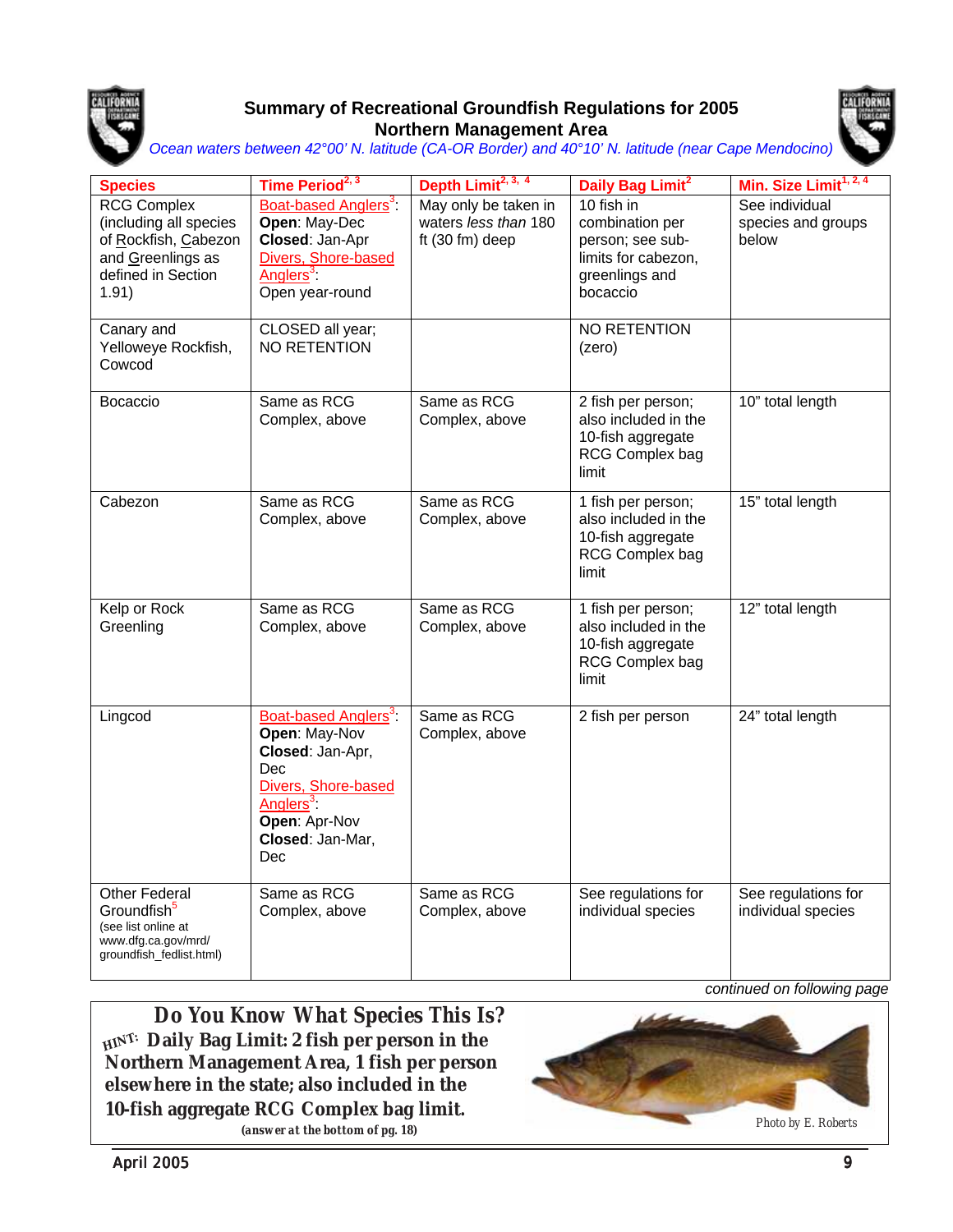| Leopard Shark <sup>6</sup> | Boat-based Anglers <sup>3</sup> | Boat-based Anglers <sup>3</sup> | 3 fish per person | 36" total length |
|----------------------------|---------------------------------|---------------------------------|-------------------|------------------|
|                            | within Humboldt Bay:            | within Humboldt Bay:            |                   |                  |
|                            | Open all year                   | No depth restrictions           |                   |                  |
|                            | <b>Outside of Humboldt</b>      | <b>Outside of Humboldt</b>      |                   |                  |
|                            | Bay: Same as RCG                | Bay: Same as RCG                |                   |                  |
|                            | Complex, above                  | Complex, above                  |                   |                  |
|                            |                                 |                                 |                   |                  |
|                            | Divers, Shore-Based             | Divers, Shore-Based             |                   |                  |
|                            | Anglers <sup>3</sup> : Open all | Anglers <sup>3</sup> : No depth |                   |                  |
|                            | year                            | restrictions                    |                   |                  |
|                            |                                 |                                 |                   |                  |

2. Subject to in-season change. Call the Automated Telephone Information System at (831) 649-2801 (available after Jan 1, 2005), visit the Marine Region Web site at www.dfg.ca.gov/mrd, send an e-mail to AskMarine@dfg.ca.gov, or call your nearest DFG office for the latest information.

3. Divers and shore-based anglers are exempt from restrictions affecting the RCG complex, ocean whitefish, California scorpionfish, California sheephead, and other federally managed groundfish (except for lingcod). The following definitions describe boat-based and shore-based anglers, and divers:

- Boat-based anglers are fishermen that fish from boats or vessels of any size or any other type of floating object, including kayaks and float tubes.
- Shore-based anglers are fishermen that fish from beaches, banks, piers, jetties, breakwaters, docks and other manmade structures connected to the shore.
- Divers are spear fishermen entering the water either from the shore or from a boat or other floating object.

4. Total length is the longest straight-line measurement from the tip of the head with the mouth closed to the end of the longest lobe of the tail. Go to the Marine Region Web site at www.dfg.ca.gov/mrd/measurement.pdf for a measurement illustration.

5. The sport fisheries for sanddab, butter sole, curlfin sole, flathead sole, rex sole, rock sole, sand sole, and starry flounder, using gear specified for sanddabs in federal and state regulations, are exempt from fishery restrictions that affect other federally managed groundfish.

6. The sport fishery for leopard shark inside Humboldt Bay is exempt from restrictions that affect other federally managed groundfish.

**These adjustments apply only to state waters (0-3 nautical miles from shore) pending action by the Pacific Fishery Management Council, which is scheduled to decide on April 8, 2005, whether they will be extended into federal waters (3-200 nautical miles from shore).**

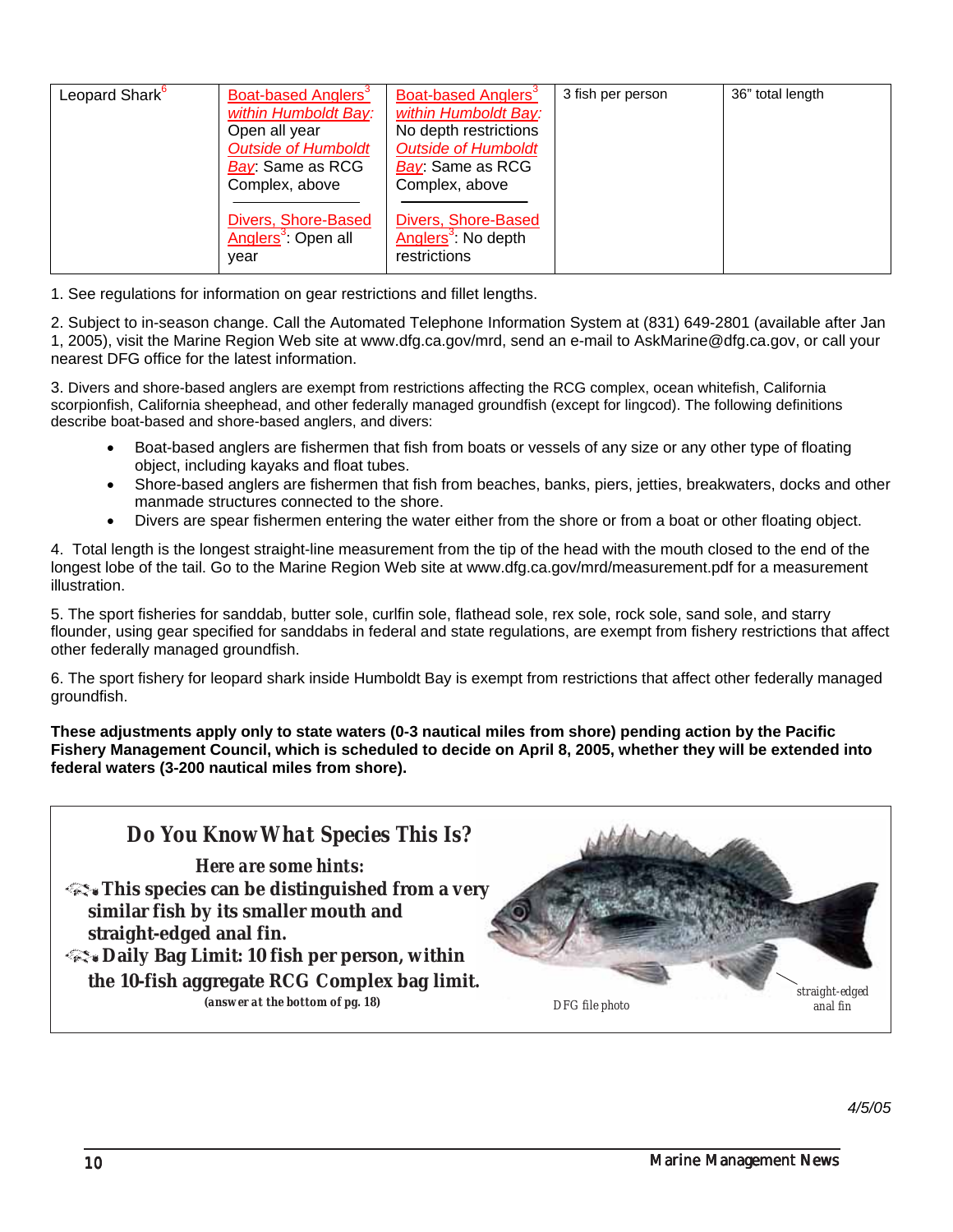

#### **Summary of Recreational Groundfish Regulations for 2005 North-Central Management Area**



*Ocean waters between 40°10' N. latitude (near Cape Mendocino) and 37°11' N. latitude (near Pigeon Point)*

| <b>Species</b>                                                                                                                         | Time Period <sup>2, 3</sup>                                                                                                                                                | Depth Limit <sup>2, 3, 4</sup>                                      | Daily Bag Limit <sup>2</sup>                                                                                           | Min. Size Limit <sup>1, 2, 5</sup>            |
|----------------------------------------------------------------------------------------------------------------------------------------|----------------------------------------------------------------------------------------------------------------------------------------------------------------------------|---------------------------------------------------------------------|------------------------------------------------------------------------------------------------------------------------|-----------------------------------------------|
| <b>RCG Complex</b><br>(including all species<br>of Rockfish, Cabezon<br>and Greenlings as<br>defined in Section<br>1.91)<br>Canary and | Boat-based Anglers <sup>3</sup> :<br>Open: July-Dec<br>Closed: Jan-June<br>Divers, Shore-based<br>Anglers <sup>3</sup> :<br>Open year-round<br>CLOSED all year;            | May only be taken in<br>waters less than 120<br>ft (20 fm) deep $4$ | 10 fish in<br>combination per<br>person; see sub-<br>limits for cabezon,<br>greenlings and<br>bocaccio<br>NO RETENTION | See individual<br>species and groups<br>below |
| Yelloweye Rockfish,<br>Cowcod                                                                                                          | <b>NO RETENTION</b>                                                                                                                                                        |                                                                     | (zero)                                                                                                                 |                                               |
| Bocaccio                                                                                                                               | Same as RCG<br>Complex, above                                                                                                                                              | Same as RCG<br>Complex, above                                       | 1 fish per person;<br>also included in the<br>10-fish aggregate<br>RCG Complex bag<br>limit                            | 10" total length                              |
| Cabezon                                                                                                                                | Same as RCG<br>Complex, above                                                                                                                                              | Same as RCG<br>Complex, above                                       | 1 fish per person;<br>also included in the<br>10-fish aggregate<br>RCG Complex bag<br>limit                            | 15" total length                              |
| Kelp or Rock<br>Greenling                                                                                                              | Same as RCG<br>Complex, above                                                                                                                                              | Same as RCG<br>Complex, above                                       | 1 fish per person;<br>also included in the<br>10-fish aggregate<br>RCG Complex bag<br>limit                            | 12" total length                              |
| Ocean Whitefish                                                                                                                        | Same as RCG<br>Complex, above                                                                                                                                              | Same as RCG<br>Complex, above                                       | 10 fish per person                                                                                                     | none                                          |
| California Sheephead                                                                                                                   | Same as RCG<br>Complex, above                                                                                                                                              | Same as RCG<br>Complex, above                                       | 5 fish per person                                                                                                      | 12" total length                              |
| California<br>Scorpionfish                                                                                                             | Same as RCG<br>Complex, above                                                                                                                                              | Same as RCG<br>Complex, above                                       | 5 fish per person                                                                                                      | 10" total length                              |
| Lingcod                                                                                                                                | Boat-based Anglers <sup>3</sup><br>Open: July-Nov<br>Closed: Jan-June,<br>Dec<br>Divers, Shore-based<br>Anglers <sup>3</sup> :<br>Open: Apr-Nov<br>Closed: Jan-Mar,<br>Dec | Same as RCG<br>Complex, above                                       | 2 fish per person                                                                                                      | 24" total length                              |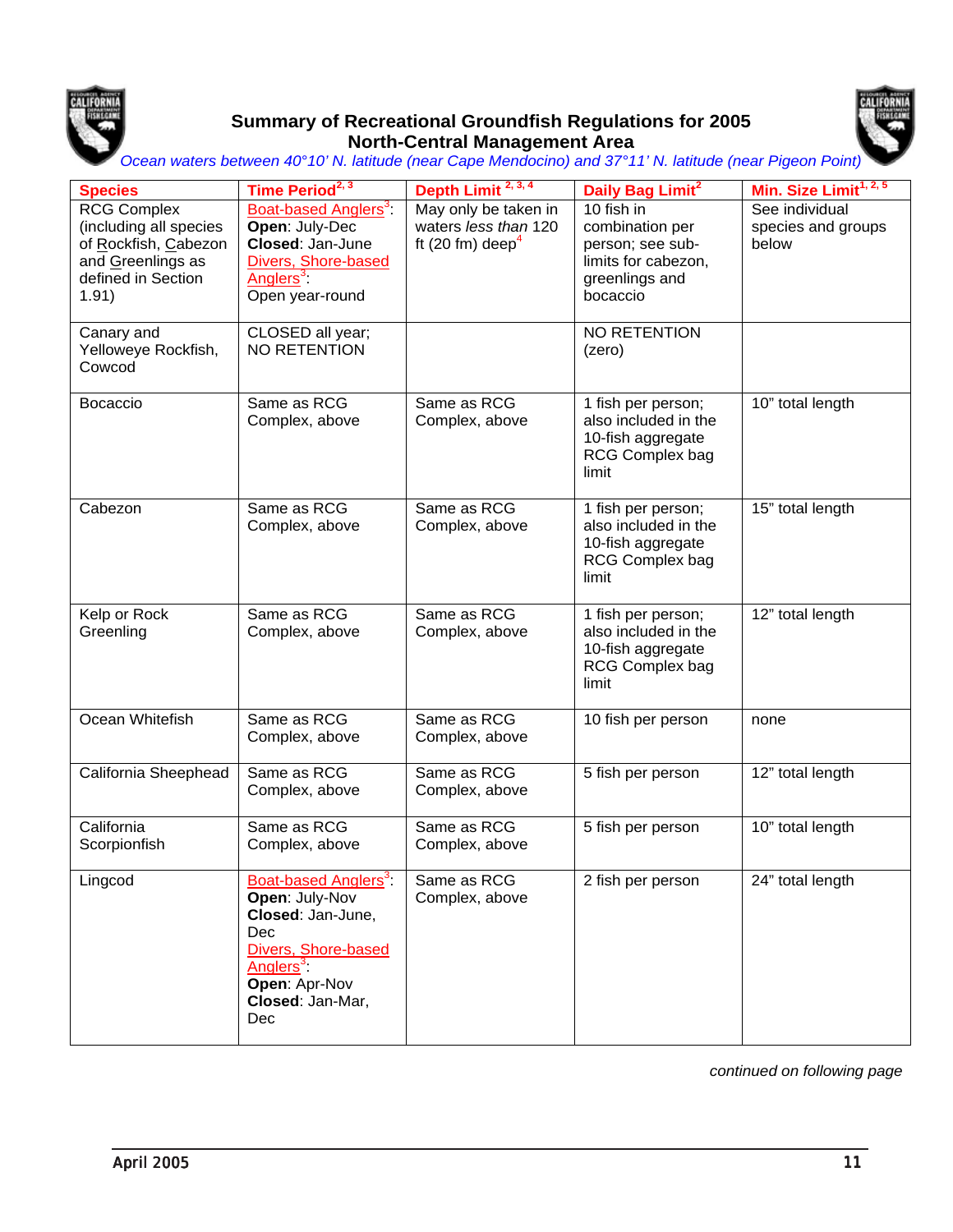| <b>Other Federal</b><br>Groundfish <sup>6</sup><br>(see list online at<br>www.dfg.ca.gov/mrd/<br>groundfish_fedlist.html) | Same as RCG<br>Complex, above                                                                                                                                                                                                                                                                               | Same as RCG<br>Complex, above                                                                                                                                                                                                                                                                                                      | See regulations for<br>individual species | See regulations for<br>individual species |
|---------------------------------------------------------------------------------------------------------------------------|-------------------------------------------------------------------------------------------------------------------------------------------------------------------------------------------------------------------------------------------------------------------------------------------------------------|------------------------------------------------------------------------------------------------------------------------------------------------------------------------------------------------------------------------------------------------------------------------------------------------------------------------------------|-------------------------------------------|-------------------------------------------|
| Leopard Shark <sup>7</sup>                                                                                                | Boat-based Anglers <sup>3</sup><br>within San Francisco<br>Bay, Bodega Harbor,<br>Tomales Bay,<br><b>Bolinas Bay, and</b><br>Drakes Estero:<br>Open all year<br>Outside of the<br>previously named<br>bays: Same as RCG<br>Complex, above<br>Divers, Shore-Based<br>Anglers <sup>3</sup> :<br>Open all year | Boat-based Anglers <sup>3</sup><br>within San Francisco<br>Bay, Bodega Harbor,<br>Tomales Bay,<br><b>Bolinas Bay, and</b><br><b>Drakes Estero:</b><br>No depth restrictions<br>Outside of the<br>previously named<br>bays: Same as RCG<br>Complex, above<br>Divers, Shore-Based<br>Anglers <sup>3</sup> :<br>No depth restrictions | 3 fish per person                         | 36" total length                          |

2. Subject to in-season change. Call the Automated Telephone Information System at (831) 649-2801 (available after Jan 1, 2005), visit the Marine Region Web site at www.dfg.ca.gov/mrd, send an e-mail to AskMarine@dfg.ca.gov, or call your nearest DFG office for the latest information.

3. Divers and shore-based anglers are exempt from restrictions affecting the RCG complex, ocean whitefish, California scorpionfish, California sheephead, and other federally managed groundfish (except for lingcod). The following definitions describe boat-based and shore-based anglers, and divers:

- Boat-based anglers are fishermen that fish from boats or vessels of any size or any other type of floating object, including kayaks and float tubes.
- Shore-based anglers are fishermen that fish from beaches, banks, piers, jetties, breakwaters, docks and other manmade structures connected to the shore.
- Divers are spear fishermen entering the water either from the shore or from a boat or other floating object.

4. Waters less than 10 fathoms (60 ft.) in depth around the Farallon Islands and Noonday Rock are closed to fishing at all times. Waters of Cordell Bank less than 100 fathoms (600 ft.) are closed to fishing at all times.

5. Total length is the longest straight-line measurement from the tip of the head with the mouth closed to the end of the longest lobe of the tail. Go to the Marine Region Web site at www.dfg.ca.gov/mrd/measurement.pdf for a measurement illustration.

6. The sport fisheries for sanddab, butter sole, curlfin sole, flathead sole, rex sole, rock sole, sand sole, and starry flounder, using gear specified for sanddabs in federal and state regulations, are exempt from fishery restrictions that affect other federally managed groundfish.

7. The sport fishery for leopard shark inside San Francisco Bay, Bodega Harbor, Tomales Bay, Bolinas Bay, and Drakes Estero is exempt from restrictions that affect other federally managed groundfish.

**These adjustments apply only to state waters (0-3 nautical miles from shore) pending action by the Pacific Fishery Management Council, which is scheduled to decide on April 8, 2005, whether they will be extended into federal waters (3-200 nautical miles from shore).**

*4/5/05*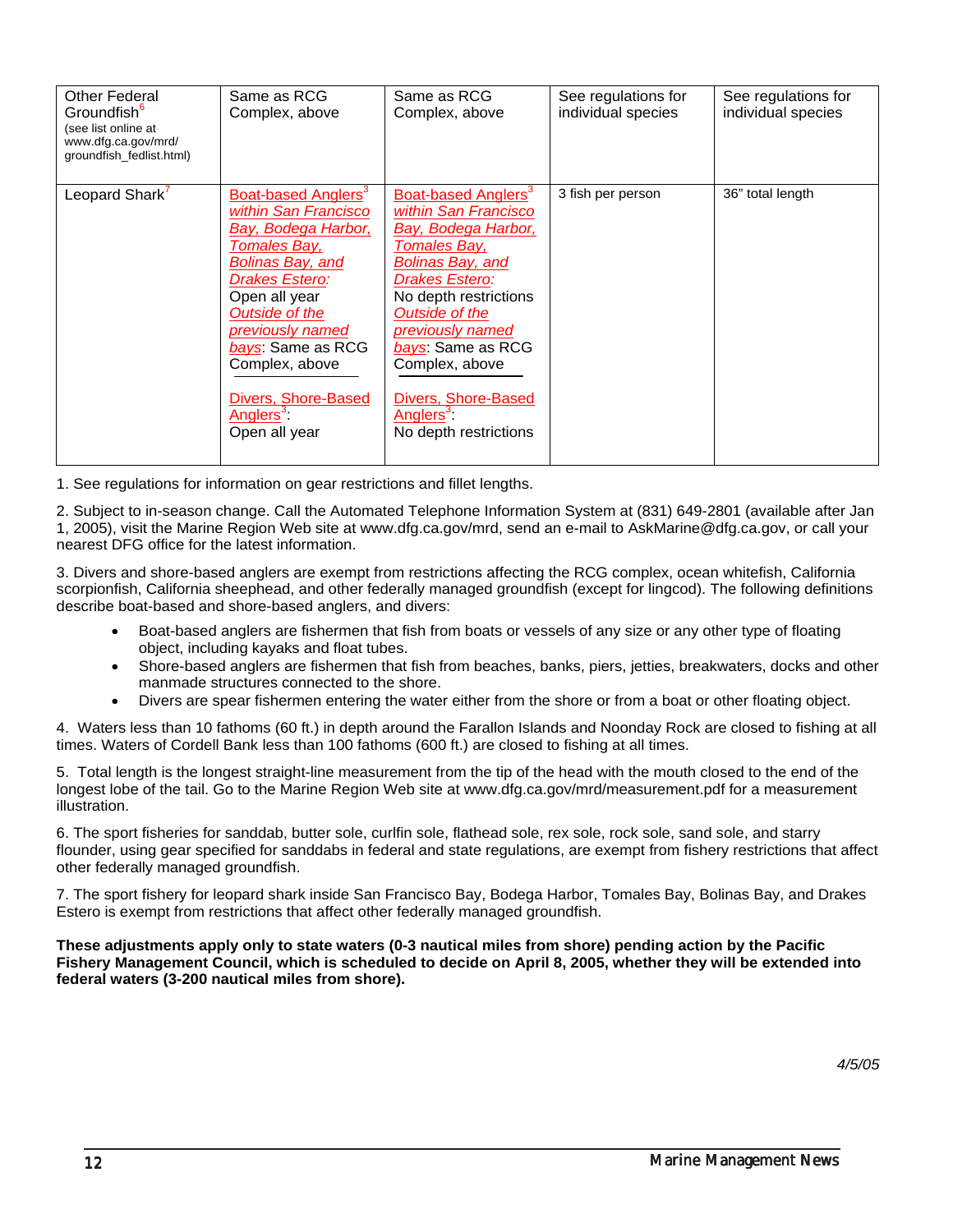

#### **Summary of Recreational Groundfish Regulations for 2005 Monterey South-Central Management Area**



*Ocean waters between 37°11' N. latitude (Pigeon Point) and 36°00' N. latitude (near Lopez Point)*

| <b>Species</b>                                                                                                           | Time Period <sup>2, 3</sup>                                                                                                                                                           | Depth Limit <sup>2, 3</sup>                                       | Daily Bag Limit <sup>2</sup>                                                                           | Min. Size Limit <sup>1, 2, 4</sup>            |
|--------------------------------------------------------------------------------------------------------------------------|---------------------------------------------------------------------------------------------------------------------------------------------------------------------------------------|-------------------------------------------------------------------|--------------------------------------------------------------------------------------------------------|-----------------------------------------------|
| <b>RCG Complex</b><br>(including all species<br>of Rockfish, Cabezon<br>and Greenlings as<br>defined in Section<br>1.91) | Boat-based Anglers <sup>3</sup><br>Open: July-Dec<br>Closed: Jan-June<br>Divers, Shore-based<br>Anglers <sup>3</sup> :<br>Open year-round                                             | May only be taken in<br>waters less than 120<br>ft $(20 fm)$ deep | 10 fish in<br>combination per<br>person; see sub-<br>limits for cabezon,<br>greenlings and<br>bocaccio | See individual<br>species and groups<br>below |
| Canary and<br>Yelloweye<br>Rockfishes, Cowcod                                                                            | CLOSED all year;<br><b>NO RETENTION</b>                                                                                                                                               |                                                                   | NO RETENTION<br>(zero)                                                                                 |                                               |
| Bocaccio                                                                                                                 | Same as RCG<br>Complex, above                                                                                                                                                         | Same as RCG<br>Complex, above                                     | 1 fish per person;<br>also included in the<br>10-fish aggregate<br><b>RCG Complex bag</b><br>limit     | 10" total length                              |
| Cabezon                                                                                                                  | Same as RCG<br>Complex, above                                                                                                                                                         | Same as RCG<br>Complex, above                                     | 1 fish per person;<br>also included in the<br>10-fish aggregate<br>RCG Complex bag<br>limit            | 15" total length                              |
| Kelp or Rock<br>Greenling                                                                                                | Same as RCG<br>Complex, above                                                                                                                                                         | Same as RCG<br>Complex, above                                     | 1 fish per person;<br>also included in the<br>10-fish aggregate<br><b>RCG Complex bag</b><br>limit     | 12" total length                              |
| Ocean Whitefish                                                                                                          | Same as RCG<br>Complex, above                                                                                                                                                         | Same as RCG<br>Complex, above                                     | 10 fish per person                                                                                     | none                                          |
| California Sheephead                                                                                                     | Same as RCG<br>Complex, above                                                                                                                                                         | Same as RCG<br>Complex, above                                     | 5 fish per person                                                                                      | 12" total length                              |
| California<br>Scorpionfish                                                                                               | Same as RCG<br>Complex, above                                                                                                                                                         | Same as RCG<br>Complex, above                                     | 5 fish per person                                                                                      | 10" total length                              |
| Lingcod                                                                                                                  | <b>Boat-based Anglers<sup>3</sup></b><br>Open: July-Nov<br>Closed: Jan-June,<br>Dec<br>Divers, Shore-based<br>Anglers <sup>3</sup><br>Open: Apr-Nov<br>Closed: Jan-Mar,<br><b>Dec</b> | Same as RCG<br>Complex, above                                     | 2 fish per person                                                                                      | 24" total length                              |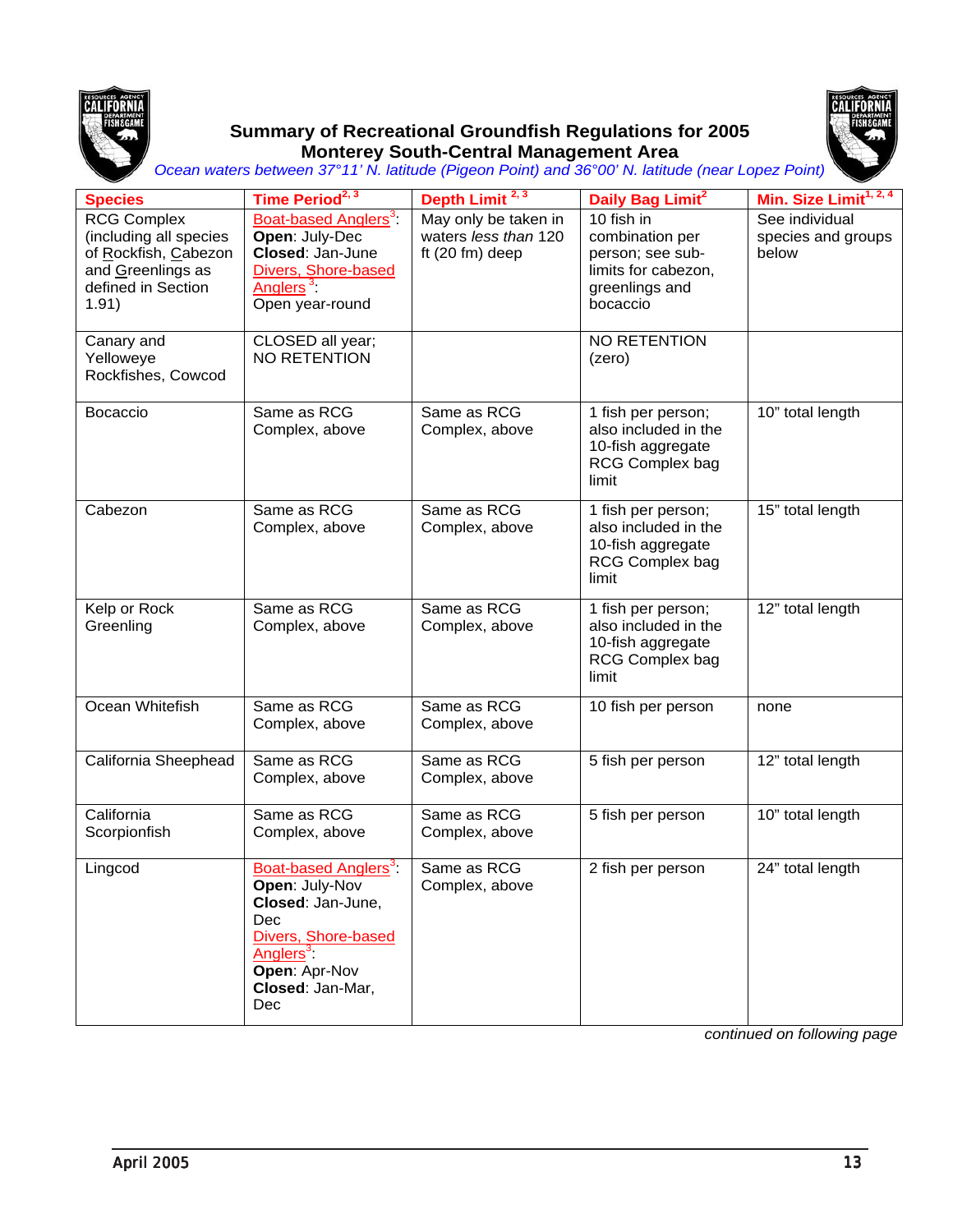| <b>Other Federal</b><br>Groundfish <sup>3</sup><br>(see list online at<br>www.dfg.ca.gov/mrd/<br>groundfish_fedlist.html) | Same as RCG<br>Complex, above                                                                                                                                                                                         | Same as RCG<br>Complex, above                                                                                                                                                                                                            | See regulations for<br>individual species | See regulations for<br>individual species |
|---------------------------------------------------------------------------------------------------------------------------|-----------------------------------------------------------------------------------------------------------------------------------------------------------------------------------------------------------------------|------------------------------------------------------------------------------------------------------------------------------------------------------------------------------------------------------------------------------------------|-------------------------------------------|-------------------------------------------|
| Leopard Shark <sup>6</sup>                                                                                                | Boat-based Anglers <sup>3</sup><br>within Elkhorn<br>Slough: Open all year<br><b>Outside of Elkhorn</b><br>Slough: Same as<br>RCG Complex,<br>above<br>Divers, Shore-Based<br>Anglers <sup>3</sup> : Open all<br>year | Boat-based Anglers <sup>3</sup><br>within Elkhorn<br>Slough: No depth<br>restrictions<br><b>Outside of Elkhorn</b><br>Slough: Same as<br>RCG Complex,<br>above<br>Divers, Shore-Based<br>Anglers <sup>3</sup> : No depth<br>restrictions | 3 fish per person                         | 36" total length                          |

2. Subject to in-season change. Call the Automated Telephone Information System at (831) 649-2801 (available after Jan 1, 2005), visit the Marine Region Web site at www.dfg.ca.gov/mrd, send an e-mail to AskMarine@dfg.ca.gov, or call your nearest DFG office for the latest information.

3. Divers and shore-based anglers are exempt from restrictions affecting the RCG complex, ocean whitefish, California scorpionfish, California sheephead, and other federally managed groundfish (except for lingcod). The following definitions describe boat-based and shore-based anglers, and divers:

- Boat-based anglers are fishermen that fish from boats or vessels of any size or any other type of floating object, including kayaks and float tubes.
- Shore-based anglers are fishermen that fish from beaches, banks, piers, jetties, breakwaters, docks and other manmade structures connected to the shore.
- Divers are spear fishermen entering the water either from the shore or from a boat or other floating object.

4. Total length is the longest straight-line measurement from the tip of the head with the mouth closed to the end of the longest lobe of the tail. Go to the Marine Region Web site at www.dfg.ca.gov/mrd/measurement.pdf for a measurement illustration.

5. The sport fisheries for sanddab, butter sole, curlfin sole, flathead sole, rex sole, rock sole, sand sole, and starry flounder, using gear specified for sanddabs in federal and state regulations, are exempt from fishery restrictions that affect other federally managed groundfish.

6. The sport fishery for leopard shark inside Elkhorn Slough is exempt from restrictions that affect other federally managed groundfish.

**These adjustments apply only to state waters (0-3 nautical miles from shore) pending action by the Pacific Fishery Management Council, which is scheduled to decide on April 8, 2005, whether they will be extended into federal waters (3-200 nautical miles from shore).** 4/5/05

*4/5/05* 

### *Here are some hints:*

*EX* **DFG is conducting a stock assessment for this species; the final report is expected by the end of 2005. EX** Daily Bag Limit: 10 fish per person, within the **10-fish aggregate RCG Complex bag limit.** *(answer at the bottom of pg. 18) Photo by E. Roberts*

*Do You Know What Species This Is?*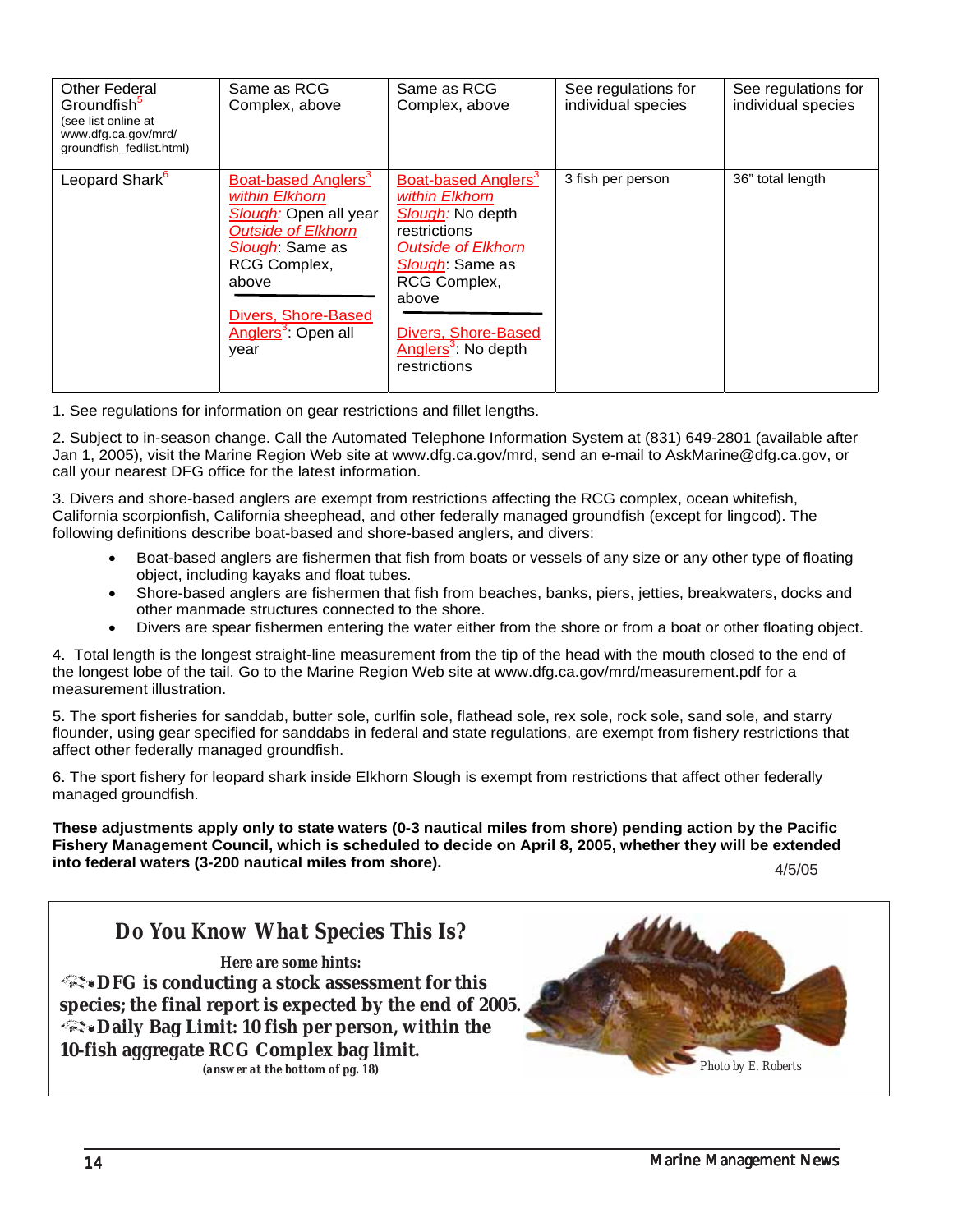

#### **Summary of Recreational Groundfish Regulations for 2005 Morro Bay South-Central Management Area**



*Ocean waters between 36°00' N. latitude (near Lopez Point in Monterey County) and 34°27' N. latitude (Point Conception)*

| <b>Species</b>                                                                                                              | Time Period <sup>2, 3</sup>                                                                                                                                                           | Depth Limit <sup>2</sup>                                        | Daily Bag Limit <sup>2</sup>                                                                           | Min. Size Limit <sup>1,2,4</sup>              |
|-----------------------------------------------------------------------------------------------------------------------------|---------------------------------------------------------------------------------------------------------------------------------------------------------------------------------------|-----------------------------------------------------------------|--------------------------------------------------------------------------------------------------------|-----------------------------------------------|
| <b>RCG Complex</b><br>(including all<br>species of Rockfish,<br>Cabezon and<br>Greenlings as<br>defined in Section<br>1.91) | <b>Boat-based</b><br>Anglers <sup>3</sup> :<br>Open: May-Sept.<br>Closed: Jan-April,<br>Oct-Dec.<br>Divers, Shore-<br>based Anglers <sup>3</sup> :<br>Open year-round                 | May only be taken<br>in waters less than<br>240 ft (40 fm) deep | 10 fish in<br>combination per<br>person; see sub-<br>limits for cabezon,<br>greenlings and<br>bocaccio | See individual<br>species and groups<br>below |
| Canary and<br>Yelloweye Rockfish,<br>Cowcod                                                                                 | CLOSED all year;<br>NO RETENTION                                                                                                                                                      |                                                                 | <b>NO RETENTION</b><br>(zero)                                                                          |                                               |
| Bocaccio                                                                                                                    | Same as RCG<br>Complex, above                                                                                                                                                         | Same as RCG<br>Complex, above                                   | 1 fish per person;<br>also included in the<br>10-fish aggregate<br><b>RCG Complex bag</b><br>limit     | 10" total length                              |
| Cabezon                                                                                                                     | Same as RCG<br>Complex, above                                                                                                                                                         | Same as RCG<br>Complex, above                                   | 1 fish per person;<br>also included in the<br>10-fish aggregate<br><b>RCG Complex bag</b><br>limit     | 15" total length                              |
| Kelp or Rock<br>Greenling                                                                                                   | Same as RCG<br>Complex, above                                                                                                                                                         | Same as RCG<br>Complex, above                                   | 1 fish per person;<br>also included in the<br>10-fish aggregate<br>RCG Complex bag<br>limit            | 12" total length                              |
| Ocean Whitefish                                                                                                             | Same as RCG<br>Complex, above                                                                                                                                                         | Same as RCG<br>Complex, above                                   | 10 fish per person                                                                                     | none                                          |
| California<br>Sheephead                                                                                                     | Same as RCG<br>Complex, above                                                                                                                                                         | Same as RCG<br>Complex, above                                   | 5 fish per person                                                                                      | 12" total length                              |
| California<br>Scorpionfish                                                                                                  | Same as RCG<br>Complex, above                                                                                                                                                         | Same as RCG<br>Complex, above                                   | 5 fish per person                                                                                      | 10" total length                              |
| Lingcod                                                                                                                     | <b>Boat-based</b><br>Anglers <sup>3</sup><br>Open: May-Sept<br>Closed: Jan-Apr,<br>Oct-Dec<br>Divers, Shore-<br>based Anglers <sup>3</sup> :<br>Open: Apr-Nov<br>Closed: Jan-Mar, Dec | Same as RCG<br>Complex, above                                   | 2 fish per person                                                                                      | 24" total length                              |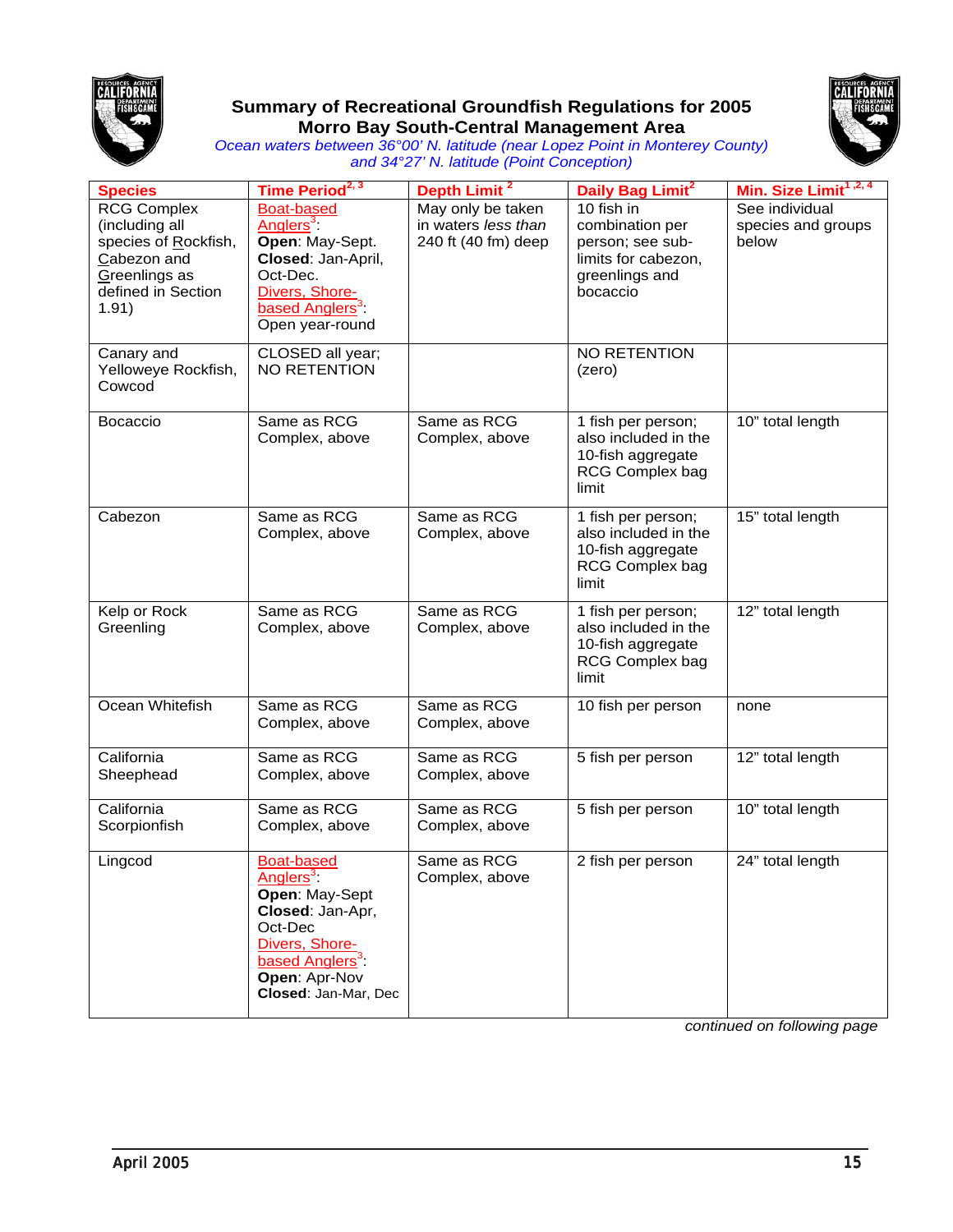| <b>Other Federal</b><br>Groundfish <sup>5</sup><br>(see list online at<br>www.dfg.ca.gov/mrd/<br>groundfish_fedlist.html) | Same as RCG<br>Complex, above                                                                                                                          | Same as RCG<br>Complex, above | See regulations for<br>individual species | See regulations for<br>individual species |
|---------------------------------------------------------------------------------------------------------------------------|--------------------------------------------------------------------------------------------------------------------------------------------------------|-------------------------------|-------------------------------------------|-------------------------------------------|
| Leopard Shark                                                                                                             | <b>Boat-based</b><br>Anglers <sup>3</sup> : Same as<br>RCG Complex,<br>above<br>Divers, Shore-<br><b>Based Anglers</b> <sup>3</sup> :<br>Open all year | Same as RCG<br>Complex, above | 3 fish per person                         | 36" total length                          |

2. Subject to in-season change. Call the Automated Telephone Information System at (831) 649-2801, visit the Marine Region Web site at www.dfg.ca.gov/mrd, send an e-mail to AskMarine@dfg.ca.gov, or call your nearest DFG office for the latest information.

3. Divers and shore-based anglers are exempt from restrictions affecting the RCG complex, ocean whitefish, California scorpionfish, California sheephead, and other federally managed groundfish (except for lingcod). The following definitions describe boat-based and shore-based anglers, and divers:

- Boat-based anglers are fishermen that fish from boats or vessels of any size or any other type of floating object, including kayaks and float tubes.
- Shore-based anglers are fishermen that fish from beaches, banks, piers, jetties, breakwaters, docks and other manmade structures connected to the shore.
- Divers are spear fishermen entering the water either from the shore or from a boat or other floating object.

4. Total length is the longest straight-line measurement from the tip of the head with the mouth closed to the end of the longest lobe of the tail. Go to the Marine Region Web site at www.dfg.ca.gov/mrd/measurement.pdf for a measurement illustration.

5. The sport fisheries for sanddab, butter sole, curlfin sole, flathead sole, rex sole, rock sole, sand sole, and starry flounder, using gear specified for sanddabs in federal and state regulations, are exempt from fishery restrictions that affect other federally managed groundfish.

**These adjustments apply only to state waters (0-3 nautical miles from shore) pending action by the Pacific Fishery Management Council, which is scheduled to decide on April 8, 2005, whether they will be extended into federal waters (3-200 nautical miles from shore).**

4/05

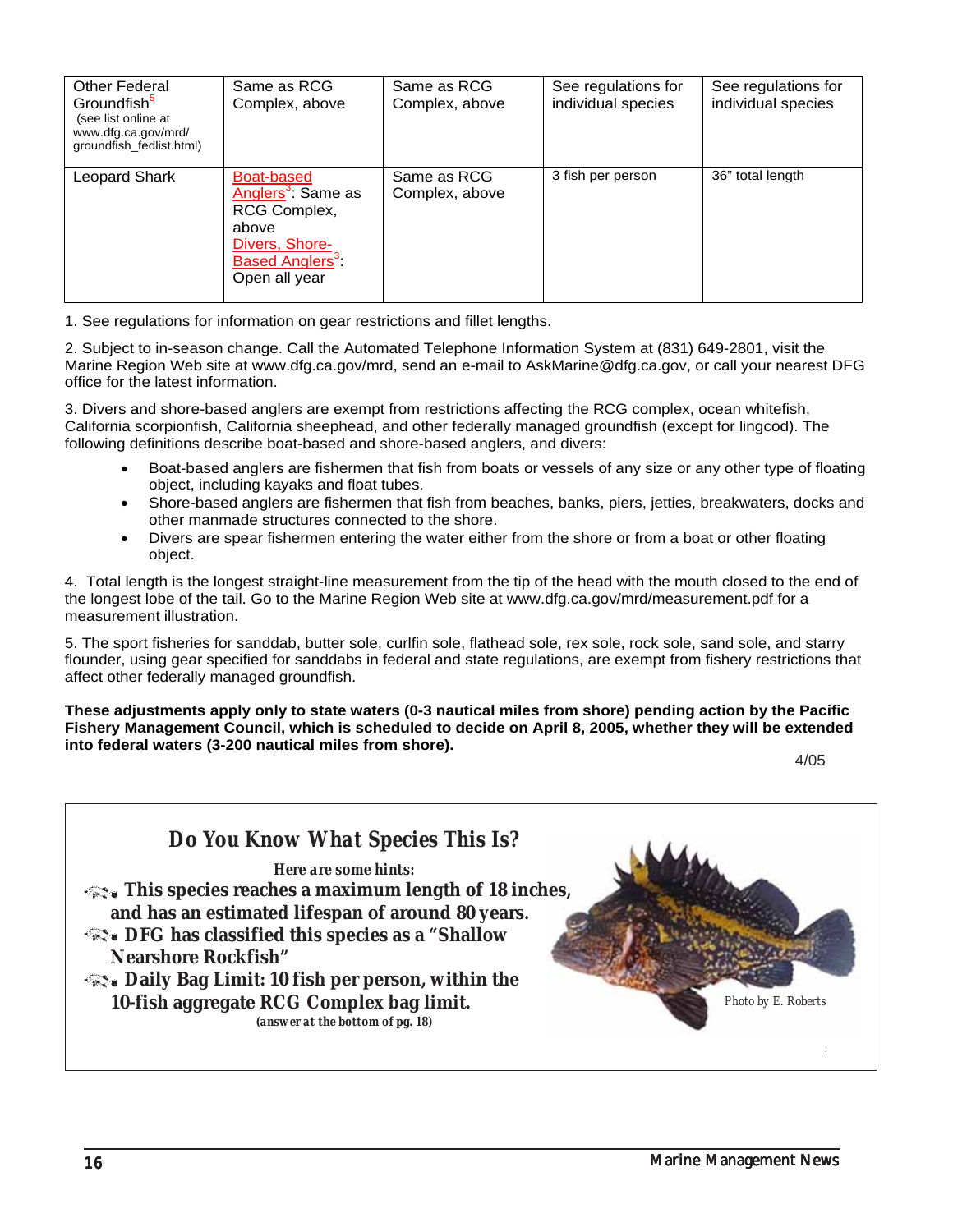

#### **Summary of Recreational Groundfish Regulations for 2005 Southern Management Area**



*Ocean waters between 34°27' N. latitude (Point Conception) and the U.S.-Mexico Border*

| <b>Species</b>                                                                                                              | Time Period <sup>3, 4</sup>                                                                                                                         | Depth Limit <sup>2, 3</sup>                                                                                                                                                                                                                                                                                                     | Daily Bag Limit <sup>3</sup>                                                                           | Min. Size Limit <sup>1, 3, 5</sup>            |
|-----------------------------------------------------------------------------------------------------------------------------|-----------------------------------------------------------------------------------------------------------------------------------------------------|---------------------------------------------------------------------------------------------------------------------------------------------------------------------------------------------------------------------------------------------------------------------------------------------------------------------------------|--------------------------------------------------------------------------------------------------------|-----------------------------------------------|
| <b>RCG Complex</b><br>(including all<br>species of Rockfish,<br>Cabezon and<br>Greenlings as<br>defined in Section<br>1.91) | <b>Boat-based</b><br>Anglers <sup>4</sup> :<br>Open: Mar-Dec.<br>Closed: Jan-Feb<br>Divers, Shore-<br>based Anglers <sup>4</sup><br>Open year-round | Mar-Apr 15: May<br>only be taken in<br>waters between 180<br>ft (30 fm) and 360 ft<br>$(60 \text{ fm}) \text{ deep}^2$<br>Apr 16-Aug, Nov-<br>Dec: May only be<br>taken in waters less<br>than 360 ft (60 fm)<br>$\text{deep}^2$<br>Sep-Oct: May only<br>be taken in waters<br>less than 180 ft (30<br>$f$ m) deep <sup>2</sup> | 10 fish in<br>combination per<br>person; see sub-<br>limits for cabezon,<br>greenlings and<br>bocaccio | See individual<br>species and groups<br>below |
| Canary and<br>Yelloweye Rockfish,<br>Cowcod                                                                                 | CLOSED all year;<br>NO RETENTION                                                                                                                    |                                                                                                                                                                                                                                                                                                                                 | NO RETENTION<br>(zero)                                                                                 |                                               |
| <b>Bocaccio</b>                                                                                                             | Same as RCG<br>Complex, above                                                                                                                       | Same as RCG<br>Complex, above                                                                                                                                                                                                                                                                                                   | 1 fish per person;<br>also included in the<br>10-fish aggregate<br>RCG Complex bag<br>limit            | 10" total length                              |
| Cabezon                                                                                                                     | Same as RCG<br>Complex, above                                                                                                                       | Same as RCG<br>Complex, above                                                                                                                                                                                                                                                                                                   | 1 fish per person;<br>also included in the<br>10-fish aggregate<br><b>RCG Complex bag</b><br>limit     | 15" total length                              |
| Kelp or Rock<br>Greenling                                                                                                   | Same as RCG<br>Complex, above                                                                                                                       | Same as RCG<br>Complex, above                                                                                                                                                                                                                                                                                                   | 1 fish per person;<br>also included in the<br>10-fish aggregate<br><b>RCG Complex bag</b><br>limit     | 12" total length                              |
| Ocean Whitefish                                                                                                             | Same as RCG<br>Complex, above                                                                                                                       | Same as RCG<br>Complex, above                                                                                                                                                                                                                                                                                                   | 10 fish per person                                                                                     | none                                          |
| California<br>Sheephead                                                                                                     | Same as RCG<br>Complex, above                                                                                                                       | Same as RCG<br>Complex, above                                                                                                                                                                                                                                                                                                   | 5 fish per person                                                                                      | 12" total length                              |
| California<br>Scorpionfish                                                                                                  | Boat-based<br>Anglers <sup>4</sup><br>Open: Oct-Dec<br>Closed: Jan-Sept<br>Divers, Shore-<br>based Anglers <sup>4</sup> :<br>Open all year          | Oct: May only be<br>taken in less than<br>180 ft (30 fm) <sup>2</sup><br>Nov-Dec: May only<br>be taken in waters<br>less than 360 ft (60<br>$\text{fm}$ ) <sup>2</sup>                                                                                                                                                          | 5 fish per person                                                                                      | 10" total length                              |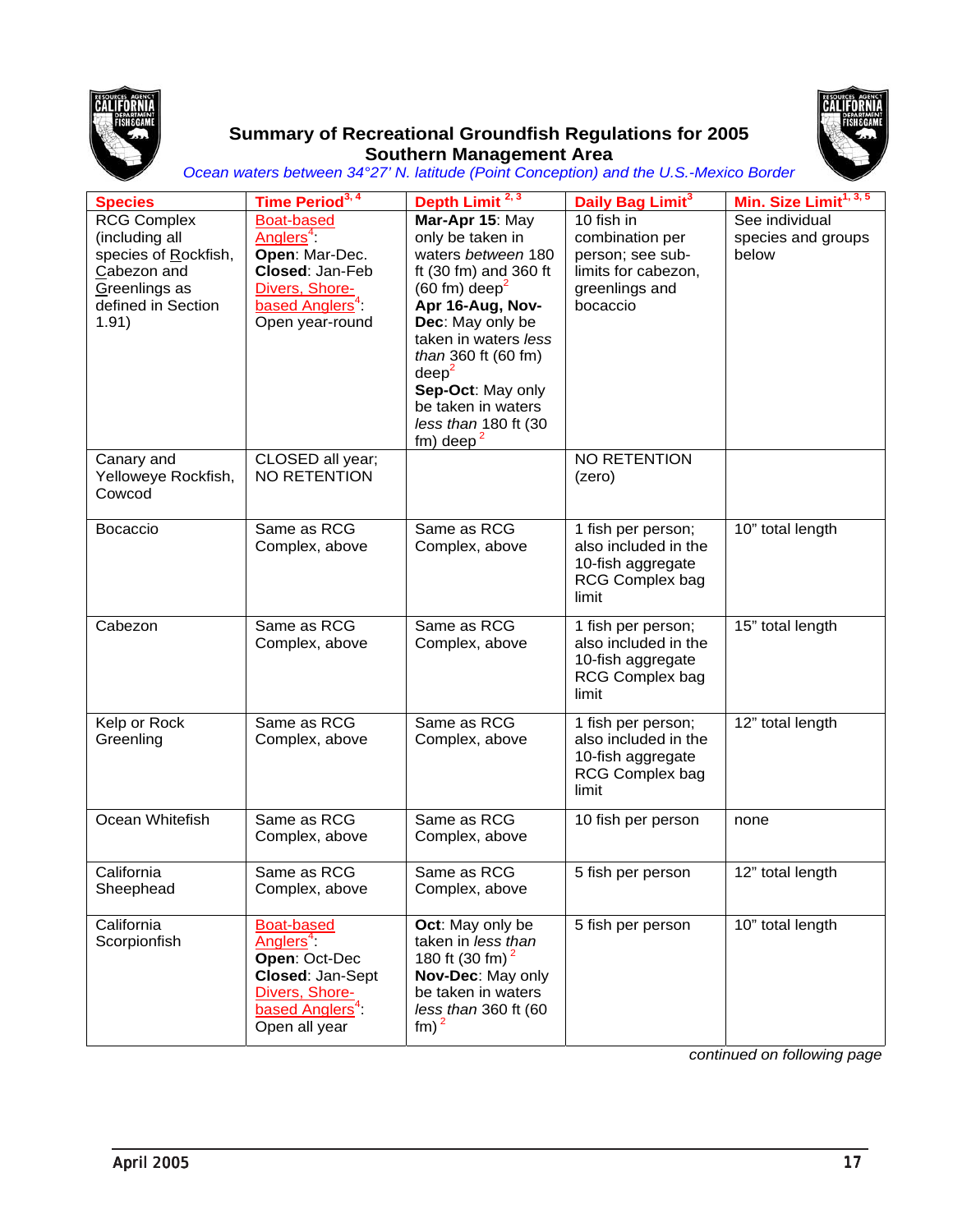| Lingcod                                                                                                                   | <b>Boat-based</b><br>Anglers <sup>4</sup> :<br>Open: Apr-Nov<br>Closed: Jan-Mar,<br>Dec<br>Divers, Shore-<br>based Anglers <sup>4</sup> :<br>Open: Apr-Nov<br>Closed: Jan-Mar,<br><b>Dec</b>                                                                                                               | Apr-Aug, Nov: May<br>only be taken in<br>waters less than<br>360 ft (60 fm) deep <sup>2</sup><br>Sep-Oct: May only<br>be taken in waters<br>less than 180 ft (30<br>$f$ m) deep <sup>2</sup>                                                                                                                          | 2 fish per person                         | 24" total length                          |
|---------------------------------------------------------------------------------------------------------------------------|------------------------------------------------------------------------------------------------------------------------------------------------------------------------------------------------------------------------------------------------------------------------------------------------------------|-----------------------------------------------------------------------------------------------------------------------------------------------------------------------------------------------------------------------------------------------------------------------------------------------------------------------|-------------------------------------------|-------------------------------------------|
| <b>Other Federal</b><br>Groundfish <sup>6</sup><br>(see list online at<br>www.dfg.ca.gov/mrd/<br>groundfish_fedlist.html) | Same as RCG<br>Complex, above                                                                                                                                                                                                                                                                              | Same as RCG<br>Complex, above                                                                                                                                                                                                                                                                                         | See regulations for<br>individual species | See regulations for<br>individual species |
| Leopard Shark'                                                                                                            | <b>Boat-based</b><br>Anglers <sup>4</sup> within<br><b>Newport Bay,</b><br><b>Alamitos Bay, San</b><br>Diego Bay, and<br>Mission Bay: Open<br>all year<br>Outside of the<br>above-mentioned<br>bays: Same as RCG<br>Complex, above<br>Divers, Shore-<br><b>Based Anglers<sup>4</sup>:</b><br>Open all year | <b>Boat-based</b><br>Anglers <sup>4</sup> within<br><b>Newport Bay,</b><br><b>Alamitos Bay, San</b><br>Diego Bay, and<br>Mission Bay: No<br>depth restrictions<br>Outside of the<br>above-mentioned<br>bays: Same as RCG<br>Complex, above<br>Divers, Shore-<br>Based Anglers <sup>4</sup> : No<br>depth restrictions | 3 fish per person                         | 36" total length                          |

2. In the Cowcod Conservation Areas fishing is prohibited in waters greater than 120 feet (20 fathoms). Fishing is also subject to the Time Period closures for the Southern Management Area.

3. Subject to in-season change. Call the Automated Telephone Information System at (831) 649-2801 (available after Jan 1, 2005), visit the Marine Region Web site at www.dfg.ca.gov/mrd, send an e-mail to AskMarine@dfg.ca.gov, or call your nearest DFG office for the latest information.

4. Divers and shore-based anglers are exempt from restrictions affecting the RCG complex, ocean whitefish, California sheephead, and other federally managed groundfish (except for lingcod and California scorpionfish). The following definitions describe boat-based and shore-based anglers, and divers:

- Boat-based anglers are fishermen that fish from boats or vessels of any size or any other type of floating object, including kayaks and float tubes.
- Shore-based anglers are fishermen that fish from beaches, banks, piers, jetties, breakwaters, docks and other manmade structures connected to the shore.
- Divers are spear fishermen entering the water either from the shore or from a boat or other floating object.

5. Total length is the longest straight-line measurement from the tip of the head with the mouth closed to the end of the longest lobe of the tail. Go to the Marine Region Web site at www.dfg.ca.gov/mrd/measurement.pdf for a measurement illustration. 6. The sport fisheries for sanddab, butter sole, curlfin sole, flathead sole, rex sole, rock sole, sand sole, and starry flounder, using gear specified for sanddabs in federal and state regulations, are exempt from fishery restrictions that affect other federally managed groundfish.

7. The sport fishery for leopard shark inside Newport Bay, Alamitos Bay, San Diego Bay, and Mission Bay is exempt from restrictions that affect other federally managed groundfish.

**These adjustments apply only to state waters (0-3 nautical miles from shore) pending action by the Pacific Fishery Management Council, which is scheduled to decide on April 8, 2005, whether they will be extended into federal waters (3-200 nautical miles from shore).** *4/5/05*

**Answers to** *"Do You Know What Species This Is?"* **Page 9: Bocaccio,** *Sebastes paucispinis* **Page 10: Blue rockfish,** *Sebastes mystinus* **Page 14: Gopher rockfish,** *Sebastes carnatus* **Page 16: China rockfish,** *Sebastes nebulosus*



18 Marine Management News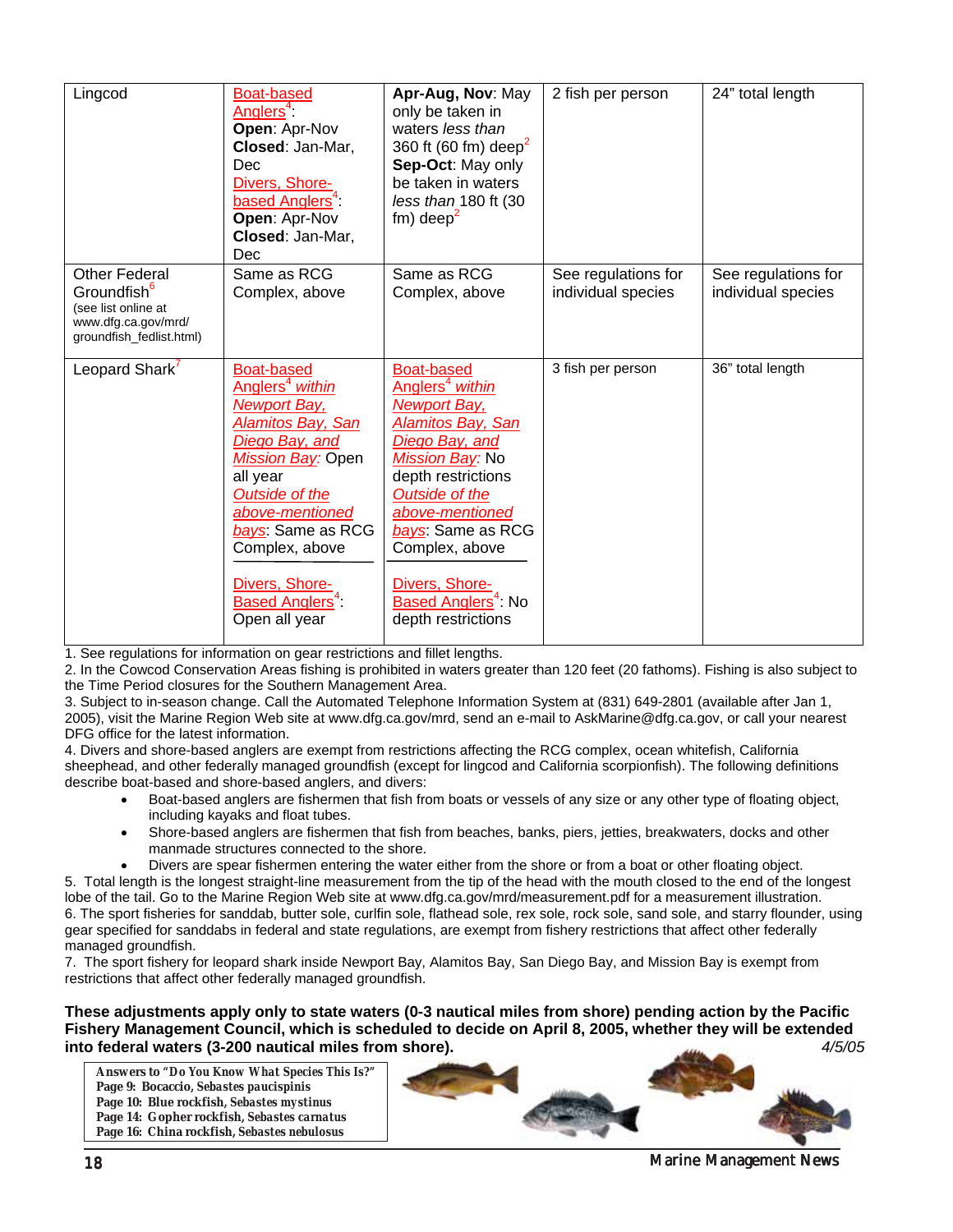# **GROUNDFISH MANAGEMENT AREAS FOR 2005**

**Five recreational groundfish management areas have been set along the California coast for 2005 following action taken by the Fish and Game Commission and the Pacific Fishery Management Council. Each area has a different set of groundfish regulations tailored to meet regional needs.**

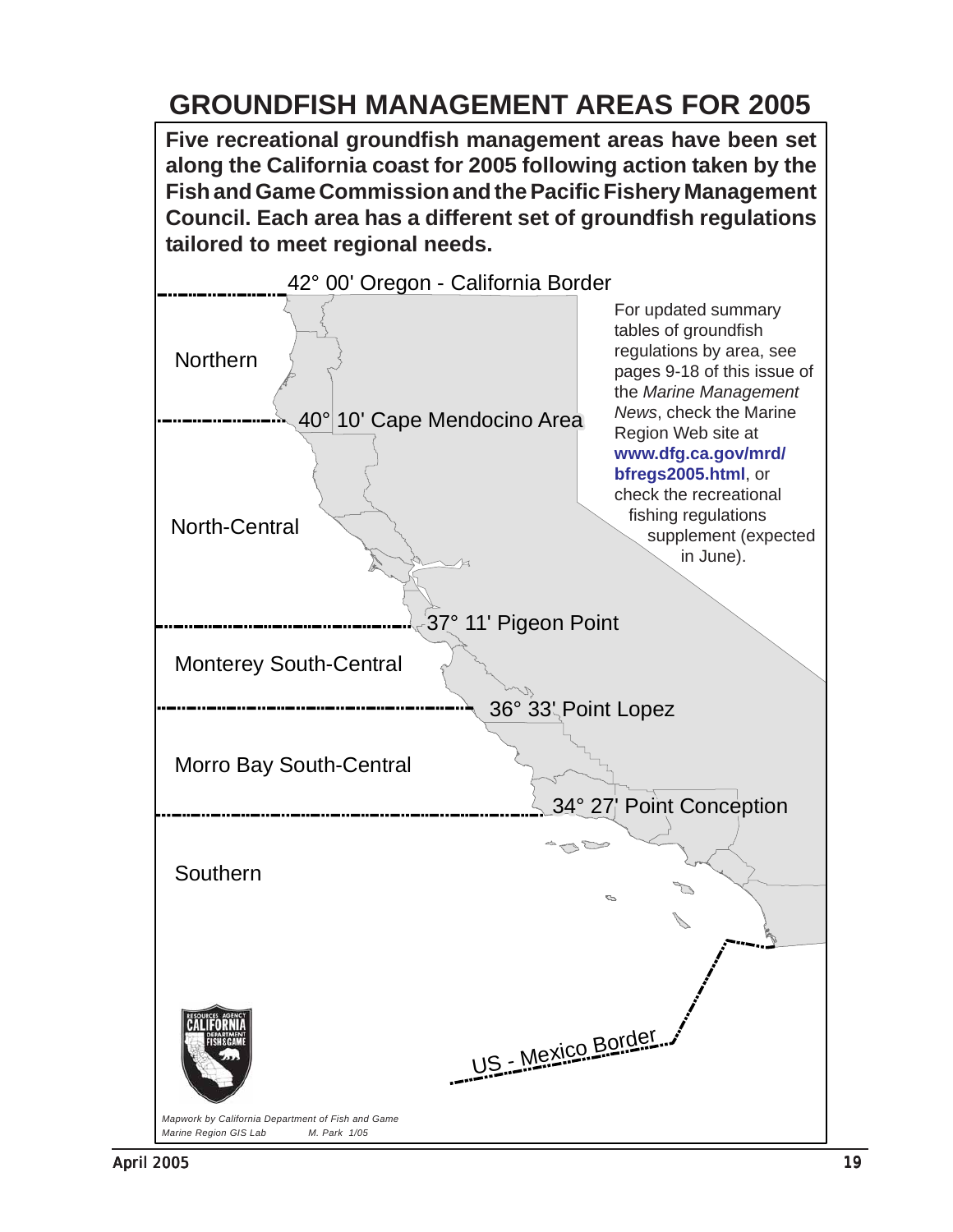# <span id="page-19-0"></span>DFG Marine Region Returns to Shows After One Year Absence



*DFG Captain Mike Wade (retired) and Marine Biologist Carrie Wilson tended the booth at the International Sportsmans Expo in San Mateo Photo courtesy C. Wilson*

After a brief absence, the Department of Fish and<br>Game (DFG) returned this year to staff booths<br>at six of the largest apartmens above throughout at six of the largest sportsmens shows throughout California. License counter agents sold fishing and hunting licenses at each event, while biologists and game wardens staffed adjacent informational booths to answered questions, clarify regulations, and to provide information about California's fish and wildlife resources. DFG personnel interacted with thousands of hunters, anglers, divers and other outdoor enthusiasts at the following shows this year:

**January 12-16**: Fred Hall Fishing, Tackle, and Boat Show - San Francisco

**January 20-23**: International Sportsmen's Expo - Sacramento **February 3-6**: International Sportsmen's Expo - San Mateo **February 25-27**: International Sportsmen's Expo - Pleasanton **March 2-6**: Fred Hall Fishing, Tackle, and Boat Show - Long Beach **March 16-20**: Fred Hall Fishing, Tackle,

 Sportsmens shows such as these provide great opportunities for anyone interested in fishing, hunting, diving or enjoying the outdoors to meet with DFG game wardens and biologists. In this relaxed, informal setting, people can ask questions about regulations, or about what DFG is doing to manage California's fish and wildlife resources. With our full-service license sales staff also on hand selling everything from hunting and fishing licenses to pig tags, DFG was well represented.

and Boat Show - Del Mar

*by Ed Roberts, Marine Biologist and Carrie Wilson, Associate Marine Biologist*

 Getting DFG back to the shows was a priority for DFG's Director Ryan Broddrick, who said, "These shows give us a unique opportunity to meet thousands of hunters and anglers over the course of a few days - to answer their questions, hear their concerns, and give them a convenient place to buy their annual fishing licenses."

 Anglers took advantage of the opportunity to purchase their fishing licenses, and hundreds more expressed their gratitude and support for DFG's return to the shows.

 In Long Beach and Del Mar, the booming fishery for jumbo squid was a hot topic (see article, pg 3). Just as frequently, saltwater sport anglers expressed their confusion regarding the recreational depth restrictions that were in effect for the southern California groundfish fishery opener in March.

 At the northern California shows participants seemed most interested in what the new groundfish regulations were, and why they have changed. Interest was also very high regarding the opening of salmon season (determined in early April by the federal Pacific Fisheries Management Council) and whether there would be any changes to abalone season.

 The DFG would like to thank all the people that took the time to come by our booths to purchase a license, ask a question, or just to talk. The DFG would also like to thank the promoters of the Fred Hall and ISE shows for their generous support.

### ...Where Did The Map Go? ...Where Did The Go?

In 2004, the DFG printed a map of the Channel Islands MPAs on the back cover of the Ocean Sport Fishing Regulations booklet. For the 2005 booklet, however, the back cover was dedicated to advertisements, a necessary step to insure that the DFG had sufficient funds to print this year's regulations booklets.



 Even though this year's booklet does not feature the Channel Islands MPAs map on the back cover, fishermen may still view and/or print the map from the Marine Region Web site at **[www.dfg.ca.gov/mrd/channel\\_islands/index.html](www.dfg.ca.gov/mrd/channel_islands/index.html)**. The Channel Islands section of the Marine Region Web site includes not only the map that appeared on the back of the 2004 regulation booklet, but also maps of individual Channel Islands MPAs, regulations for the MPAs, information about the continuing process of MPA designation within the Channel Islands, and other useful information.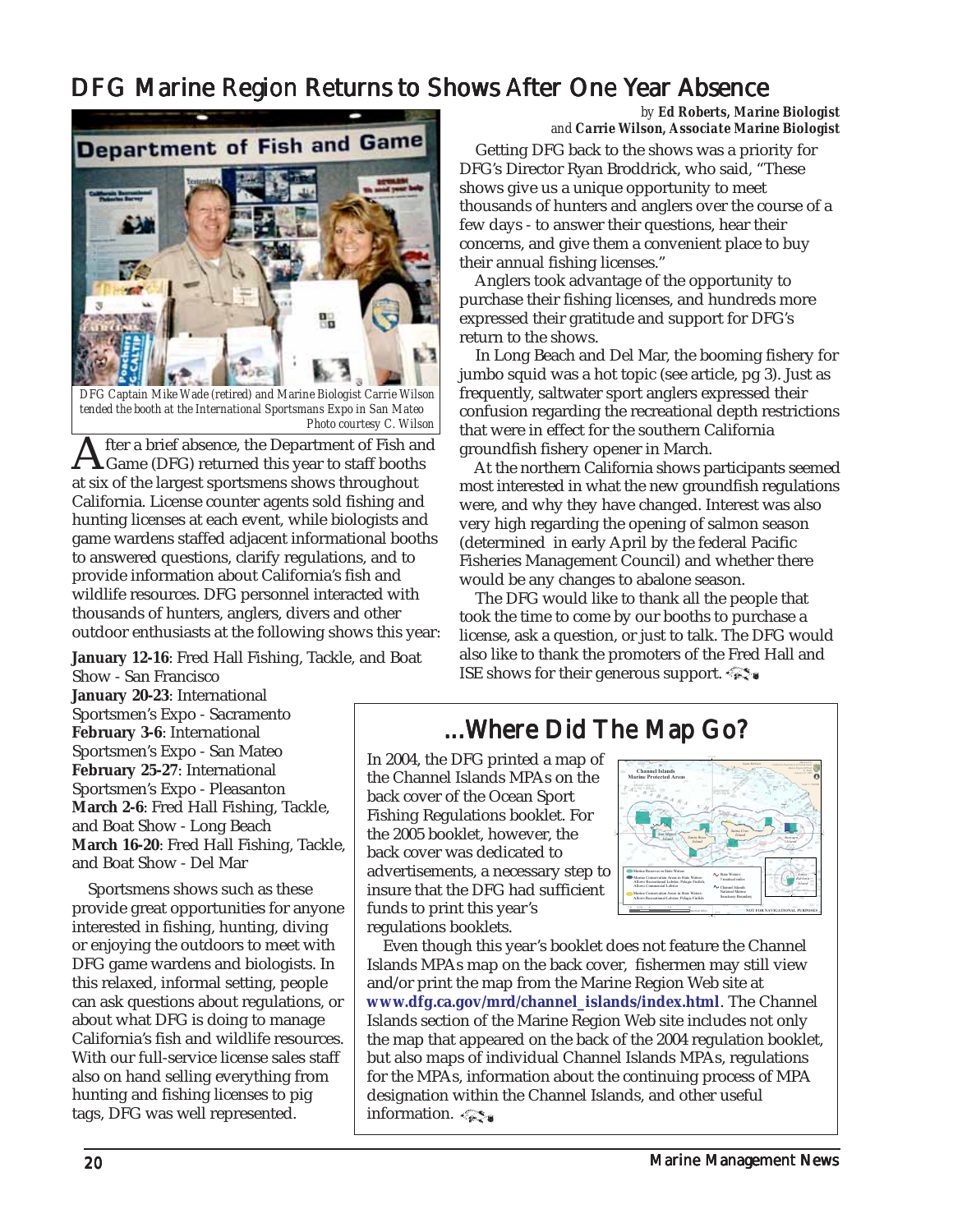#### <span id="page-20-0"></span>*"*CRFS*" continued from page 1*

recreational fisheries, incorporating selected elements of the MRFSS program and the high frequency on-site sampling of private vessels from the DFG's Ocean Salmon Project.

 CRFS samplers began hitting the docks, jetties, beaches, and other prime fishing spots in January 2004. The new sampling program provides estimates of catch and effort every month, rather than every two months as with the MRFSS. Field samplers interview fishermen within six distinct geographic regions, as compared to two regions for MRFSS.



Samplers record a greater diversity of information for each fisherman surveyed, including trip target, fishing mode, area fished, and the fisherman's catch. To support the increased complexity of the survey, twice as many samplers were hired in 2004. With double the samplers working more hours, the number of surveys completed in 2004 more than tripled. The focus on smaller geographic areas, monthly reports, and greater diversity of gathered information has given fishery managers more vital and timely information than ever before.

CRFS also incorporates a

telephone survey that uses a limited licensed angler database. One in every 20 licensed fishermen is asked to provide their name and telephone number for the database when they buy their licenses. Anglers are then randomly contacted and asked to complete a survey over the phone. Interviewers especially want to talk to anglers who fish at night, fish from beach/bank areas, and who begin their fishing trips from private launch points inaccessible to samplers. Because only licensed fishermen are contacted, the improved telephone survey gathers more pertinent information for the same amount of interviewer effort.

#### **Results To Date**

 Data for 2004 were thoroughly analyzed in early 2005 to ensure accuracy. Both founding agencies spent considerable time creating and implementing new comparison methods that allow direct comparison of CRFS data to previous survey and

logbook data. New estimation methods were also formulated, as the previous estimation methods would not work for the more complex CRFS data.

 Preliminary estimates for 2004 were posted to the RecFIN Web site (**<www.recfin.org/crfs.htm>**) on March 1, 2005. The preliminary data indicate that catches were generally lower than estimated using MRFSS data, primarily because of the extensive use of exit counts by the CRFS program to generate effort estimates instead of the "random digit dialing" telephone survey used in the MRFSS program.

#### **The Future of CRFS**

 The DFG and the PSMFC are encouraged by the successful implementation of this monumental program, as well as the more accurate estimates of catch and effort. As with any program, there is always room for improvement and DFG will be striving to strengthen and expand CRFS. In 2005, twice as many telephone surveys are slated to take place to provide a more accurate estimate of fishing effort for night-time, beach/bank and private access fishing modes. DFG will also continue to improve the sampling program, the data review, and the estimation process.

#### **For More Information About CRFS, Visit the Following Web Sites:**

**DFG's California Recreational Fisheries Survey Site <www.dfg.ca.gov/mrd/crfs.html>**

**Recreational Fisheries Information Network <www.recfin.org/crfs.htm>**

**Pacific Fishery Management Council <www.pcouncil.org>**

# Have a question? Need help identifying a fish?

finescale triggerfish*, Balistes polylepis photo by E. Roberts*

Send your e-mail questions to: AskMarine@dfg.ca.gov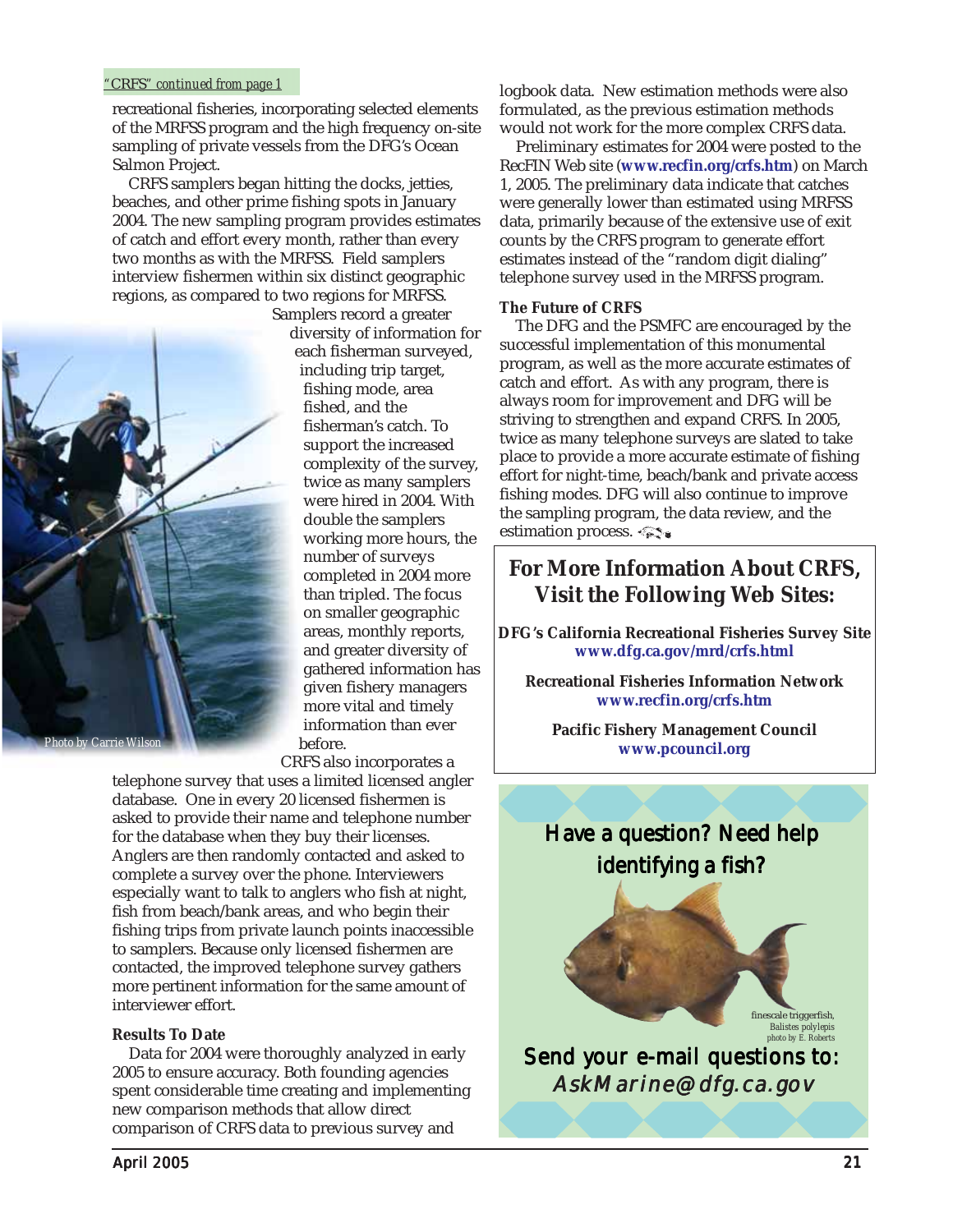#### <span id="page-21-0"></span>*"*Web Site*" continued from page 7*

**California Grunion Facts and Runs for 2005 <www.dfg.ca.gov/mrd/gruschd.html>**: Grunion are the object of a unique recreational fishery. These fish are famous for their spawning behavior, which is so remarkable that it evokes an "I don't believe it!" from most first-time observers. The grunion's phenomenal behavior can be observed from March through August. Check out this page for more information, including an updated 2005 schedule.

Here are some of our most popular pages:

**California Ocean Sport Fishing Regulations Map [www.dfg.ca.gov/mrd/fishing\\_map.html](www.dfg.ca.gov/mrd/fishing_map.html)**: Going ocean fishing? This should be your first stop. Simply click the marine location where you plan to fish and you will access a compact list of sport fishing regulations for that area. The pages are printerfriendly, so you can print the regulations and take them with you on your next fishing trip. These pages are updated frequently, so you can be assured that they contain the most up-to-date information.

**[Record Ocean Sportfish www.dfg.ca.gov/mrd/](www.dfg.ca.gov/mrd/faqtrph3.html)**

**faqtrph3.html**: Would you like to learn about some of the largest California saltwater fish that have ever been caught? Go no further! This page contains links to lists of record ocean sport fish, as well as some impressive photos. If you're a potential record holder, learn how you may apply to join the ranks of state record holders.

**[Laws and Regulations Page www.dfg.ca.gov/mrd/](www.dfg.ca.gov/mrd/regulations.html) regulations.html**: This page is your main source for information concerning commercial and sport fishing regulations. Over 30 links connect you to a variety of information concerning current regulations.

**[A-to-Z Directory www.dfg.ca.gov/mrd/](www.dfg.ca.gov/mrd/index_directory.html) index\_directory.html**: We receive frequent comments letting us know how easy it is to find information on our Web site. Can't seem to find what you're looking for? Don't worry! Just visit our A-to-Z Directory to find an alphabetized list of resources available to you on our Web site.

#### **[Marine Region Press Room www.dfg.ca.gov/mrd/](www.dfg.ca.gov/mrd/media)**

**media**: This portion of our Web site contains up-todate information specifically for members of the media interested in publicizing information about the DFG Marine Region or California's marine resources. Current features include news releases, a press kit, media FAQs and story ideas.

 Enjoy our Web site, and be sure to check back often for the latest news and updates.

# **Attention Salmon Anglers: SLOW DOWN FOR WILDLIFE**



#### Speeding Boats are a Danger to Sea Otters, Marine Birds, and Other Wildlife

**• Within the last six years, at least five sea otter deaths have likely resulted from boat strikes that occurred during recreational salmon season.**

**• The operators of boats that strike wildlife protected by the Marine Mammal Protection Act and Endangered Species Act are subject to criminal and civil penalties.**

#### Please observe speed limits and be on the lookout for surfacing wildlife



#### *"*Jumbo Squid*" continued from page 3*

boaters are getting their share as well. Keep in mind that it takes a tremendous amount of work to capture one of these squid: most are caught at depths of 500 to 600 feet or more. Sometimes dropping a jig down to 1,000 feet may be required.

 According to Title 14 of the California Code of Regulations, Section 29.70, there is no season or bag limit on these squid. However, the Department of Fish and Game encourages wise and conservative harvest. It is a violation to waste any fish, invertebrate or mollusk taken from the waters of the State. Take what you can use, and leave some for your next outing.

#### **For more information on jumbo squid, check out:**

The Octopus News Magazine Online **<www.tonmo.com>**

The National Geographic Magazine Online **<www.nationalgeographic.com>** (keywords: jumbo squid)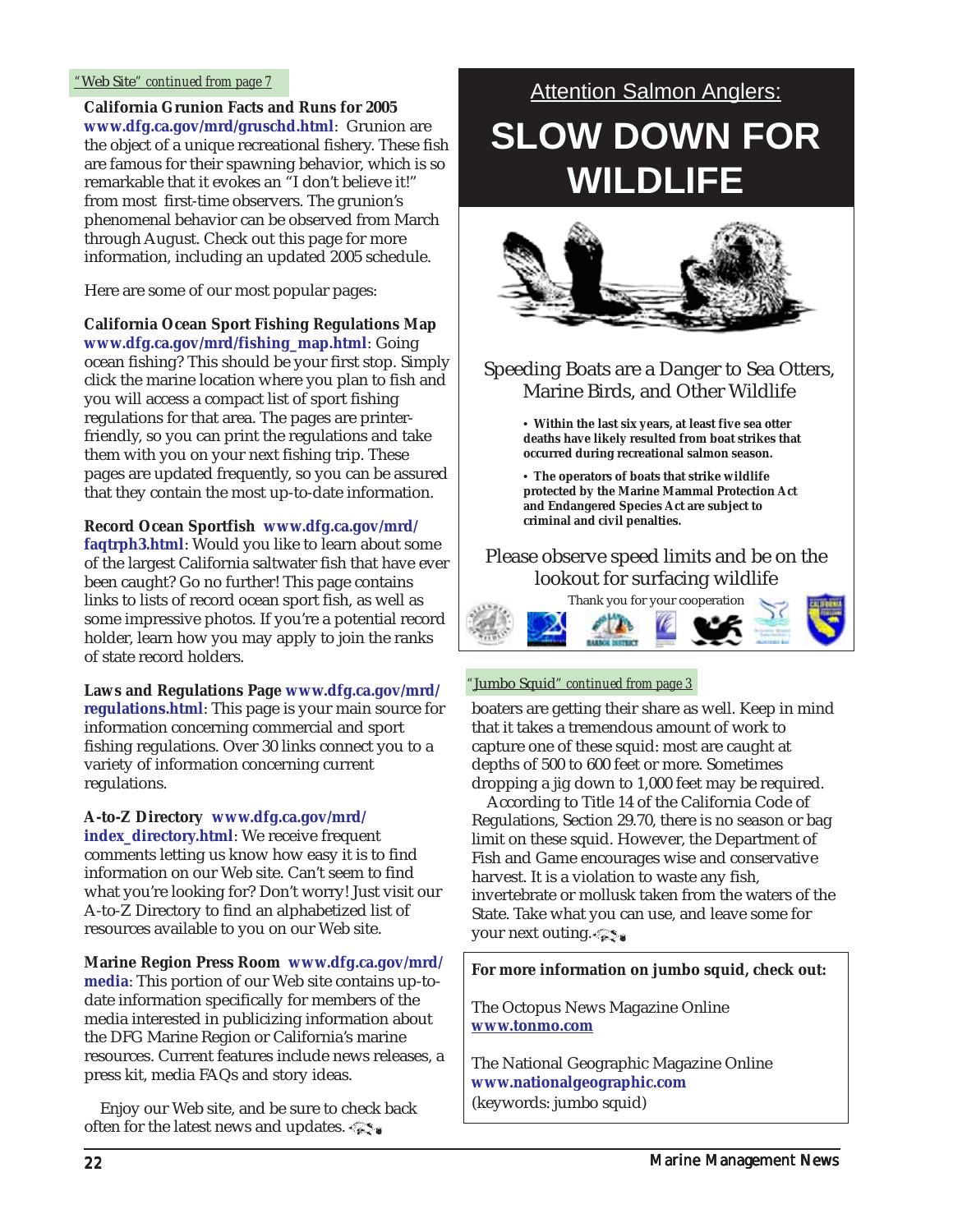# <span id="page-22-0"></span>DFG Marine Region Staff Honored in Sacramento

On Feb. 8, 2005 the hard work and dedication of<br>18 Marine Region employees was recognized<br>at the Department of Fish and Came (DEC) at the Department of Fish and Game (DFG) Superior Accomplishment Awards ceremony held in Sacramento. These awards recognized Marine Region staff who helped to bring the Nearshore Fishery Management Plan (NFMP) to completion. The plan was adopted by the Fish and Game Commission in October, 2002.

 "This team demonstrated unusual creativity, inventiveness, and innovation in producing the first State fishery management plan," said DFG Marine Region Manager Patricia Wolf. "The methodology and product was a substantial improvement over traditional methods, organization, and procedures used previously to manage marine species."

 The NFMP was the first State fishery management plan developed by a team of Department staff. The NFMP team produced the plan, presented it for adoption by the Fish and Game Commission, and implemented the subsequent program under the goals and priorities of the Marine Life Management Act. At the core of the NFMP is a management strategy of sustainability, which is an important contribution to the conservation of California's nearshore marine resources.

*by Mary Patyten, Research Writer*

 For more information about the Nearshore Fishery Management Plan, go to the Marine Region website at **<www.dfg.ca.gov/mrd/nfmp/index.html>** 

#### **Superior Accomplishment Award Recipients**

Debbie Aseltine-Neilson, Research Analyst II Tom Barnes, Senior Biologist Specialist Traci Bishop, Associate Marine Biologist Cyndi Dawson, Marine Biologist Deborah Johnston, Staff Environmental Scientist Maura Leos, Office Technician Robert Leos, Research Analyst II Dave Osorio, Marine Biologist Sandra Owen, Research Manager I Mi Ra Park, Research Analyst I Mary Patyten, Research Writer Connie Ryan, Research Manager I Don Schultze, Senior Biologist Specialist Terry Tillman, Senior Biologist Specialist Lisa Wertz, Marine Biologist Deb Wilson-Vandenberg, Research Manager I David VenTresca, Associate Marine Biologist Marci Yaremko, Associate Marine Biologist

Get hooked on the Department of Fish and Game's Marine Region Web site

**Log onto the Marine Region's Web site to find all the latest information on commercial and recreational fisheries. The Web site provides an easy way to catch up on new regulations, groundbreaking research, and public meetings. Log on today and see what hooks your attention at** *[www.dfg.ca.gov/mrd!](www.dfg.ca.gov/mrd)*

| <b>Fishery Management Meetings</b>            |                                |                                         |                        |
|-----------------------------------------------|--------------------------------|-----------------------------------------|------------------------|
| 2005 Fish and Game Commission                 |                                | 2005 Pacific Fishery Management Council |                        |
| www.fgc.ca.gov/2005/2005mtgs.html             |                                | www.pcouncil.org/events/future.html     |                        |
| May $3-5$                                     | September 29-30                | <b>April 3-8</b>                        | <b>September 18-23</b> |
| <b>Sacramento</b>                             | <b>Susanville</b>              | <b>Tacoma, WA</b>                       | Portland, OR           |
| <b>June 23-24</b>                             | November 3-4                   | <b>June 12-17</b>                       | <b>Oct. 30-Nov. 4</b>  |
| <b>Bishop</b>                                 | Santa Barbara                  | <b>Foster City, CA</b>                  | San Diego, CA          |
| <b>August 18-19</b><br><b>San Luis Obispo</b> | December 8-9<br><b>Concord</b> |                                         |                        |

For the latest information on upcoming fishery-related meetings, please go to our Calendar of Events at *[www.dfg.ca.gov/mrd/index\\_calendar.html](www.dfg.ca.gov/mrd/index_calendar.html)* or contact the Monterey DFG office at (831) 649-2870.